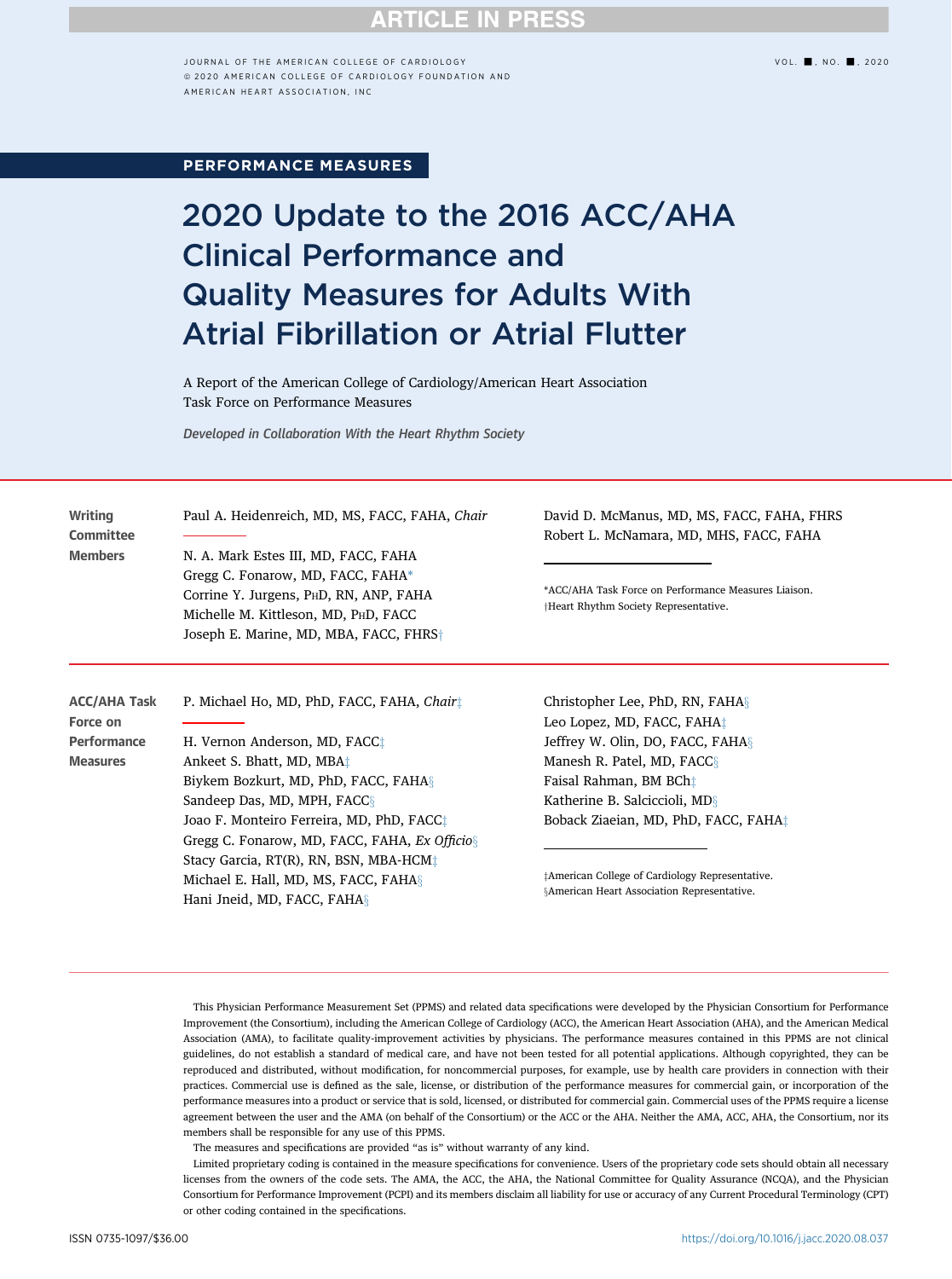### TABLE OF CONTENTS

| TOP 5 TAKE-HOME MESSAGES                                                                              |
|-------------------------------------------------------------------------------------------------------|
| <b>PREAMBLE</b>                                                                                       |
| <b>1. DECISION TO UPDATE THE ATRIAL</b><br><b>FIBRILLATION MEASURE ON</b><br>ANTICOAGULATION          |
|                                                                                                       |
| 2. ACC/AHA UPDATED ATRIAL FIBRILLATION<br><b>MEASURE ON ANTICOAGULATION AND UPDATED</b>               |
| 2.1. Discussion of Changes to the Atrial Fibrillation                                                 |
| <b>REFERENCES</b>                                                                                     |
| <b>APPENDIX A</b>                                                                                     |
| Updated Atrial Fibrillation Measures                                                                  |
| Short Title: PM-1: CHA <sub>2</sub> DS <sub>2</sub> -VASc Risk Score<br>Documented Prior to Discharge |
| Short Title: PM-2: Anticoagulation Prescribed                                                         |
| Short Title: PM-3: PT/INR Planned Follow-Up<br>Documented Prior to Discharge for Warfarin             |
| Short Title: PM-4: CHA <sub>2</sub> DS <sub>2</sub> -VASc Risk Score                                  |
| Short Title: PM-5: Anticoagulation Prescribed                                                         |

### APPENDIX B

| Author Relationships With Industry and |  |
|----------------------------------------|--|
|                                        |  |

#### APPENDIX C

Reviewer Relationships With Industry and Other Entities (Comprehensive) ........................ -

### TOP 5 TAKE-HOME MESSAGES FOR UPDATE OF ADULTS WITH ATRIAL FIBRILLATION OR ATRIAL FLUTTER

- 1. This document describes updates to the atrial fibrillation performance measures that are appropriate for public reporting or pay-for-performance programs.
- 2. The performance measures are taken from the 2019 American College of Cardiology/American Heart Association/Heart Rhythm Society atrial fibrillation guideline update and are selected from the strongest recommendations (Class 1 or 3).
- 3. Quality measures are provided that are not yet ready for public reporting or pay-for-performance programs but might be useful for clinicians and healthcare organizations for quality improvement.
- 4. The recent guideline change regarding the definition of valvular atrial fibrillation is now incorporated into the performance measures. This includes patients with moderate or severe mitral stenosis and those with a mechanical prosthetic heart valve.
- 5. The recent guideline changes regarding different  $CHA<sub>2</sub>DS<sub>2</sub> - VASC risk score treatment thresholds for men$  $(>1)$  and women  $(>2)$  are now incorporated into the performance measures.

### PREAMBLE

The American College of Cardiology (ACC)/American Heart Association (AHA) performance measurement sets serve as vehicles to accelerate translation of scientific

CPT contained in the measures specifications is copyright 2004–2012 American Medical Association. LOINC copyright 2004–2012 Regenstrief Institute, Inc. This material contains SNOMED CLINICAL TERMS (SNOMED CT) copyright 2004–2012 International Health Terminology Standards Development Organization. All rights reserved.

This document underwent a 14-day peer review between April 16, 2020, and May 1, 2020.

This document was approved by the American College of Cardiology Clinical Policy Approval Committee on June 29, 2020; by the American Heart Association Science Advisory and Coordinating Committee on July 16, 2020; the American Heart Association Executive Committee on August 10, 2020; and by the Heart Rhythm Society on August 6, 2020.

The American College of Cardiology requests that this document be cited as follows: Heidenreich PA, Estes NAM 3rd, Fonarow GC, Jurgens CY, Kittleson MM, Marine JE, McManus DD, McNamara RL. 2020 Update to the 2016 ACC/AHA clinical performance and quality measures for adults with atrial fibrillation or atrial flutter: a report of the American College of Cardiology/American Heart Association Task Force on Performance Measures. J Am Coll Cardiol 2020;  $\bullet \bullet \bullet \bullet \bullet \bullet \bullet \bullet \bullet \bullet$ 

This article has been copublished in the Circulation: Cardiovascular Quality and Outcomes.

Copies: This document is available on the websites of the American College of Cardiology [\(www.acc.org\)](http://www.acc.org) and the American Heart Association [\(professional.heart.org](http://professional.heart.org)). For copies of this document, please contact Elsevier Inc.'s Reprint Department via fax (212-633-3820) or email ([reprints@elsevier.com](mailto:reprints@elsevier.com)).

Permissions: Multiple copies, modification, alteration, enhancement, and/or distribution of this document are not permitted without the express permission of the American College of Cardiology. Please contact Elsevier's permission department at [https://www.elsevier.com/](https://www.elsevier.com/about/policies/copyright/permissions) [about/policies/copyright/permissions](https://www.elsevier.com/about/policies/copyright/permissions).

 $\overline{2}$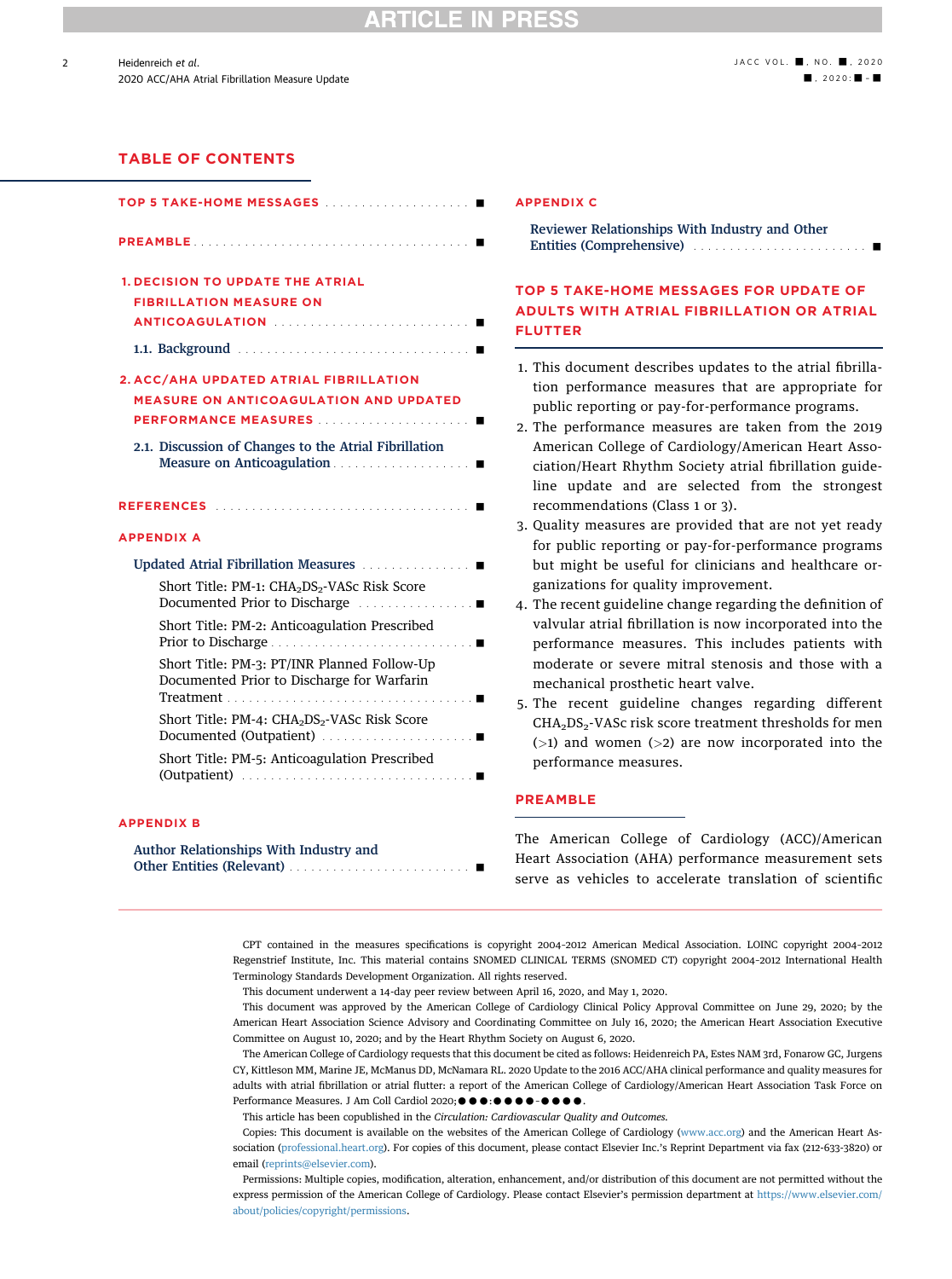## **RTICLE IN PRESS**

evidence into clinical practice. Measure sets developed by the ACC/AHA are intended to provide practitioners and institutions that deliver cardiovascular services with tools to measure the quality of care provided and identify opportunities for improvement.

Writing committees are instructed to consider the methodology of performance measure development  $(1,2)$  $(1,2)$  $(1,2)$  $(1,2)$ and to ensure that the measures developed are aligned with ACC/AHA clinical practice guidelines. The writing committees also are charged with constructing measures that maximally capture important aspects of care quality, including timeliness, safety, effectiveness, efficiency, equity, and patient-centeredness, while minimizing, when possible, the reporting burden imposed on hospitals, practices, and practitioners.

Potential challenges from measure implementation may lead to unintended consequences. The manner in which challenges are addressed is dependent on several factors, including the measure design, data collection method, performance attribution, baseline performance rates, reporting methods, and incentives linked to these reports.

The ACC/AHA Task Force on Performance Measures (Task Force) distinguishes quality measures from performance measures. Quality measures are those metrics that may be useful for local quality improvement but are not yet appropriate for public reporting or pay for performance programs (uses of performance measures). New measures are initially evaluated for potential inclusion as performance measures. In some cases, a measure is insufficiently supported by the guidelines. In other instances, when the guidelines support a measure, the writing committee may feel it is necessary to have the measure tested to identify the consequences of measure implementation. Quality measures may then be promoted to the status of performance measures as supporting evidence becomes available.

P. Michael Ho, MD, PhD, FACC, FAHA Chair, ACC/AHA Task Force on Performance Measures

### 1. DECISION TO UPDATE THE ATRIAL FIBRILLATION MEASURE ON ANTICOAGULATION

### <span id="page-2-0"></span>1.1. Background

In 2020, the Task Force convened the writing committee to begin the process of updating the atrial fibrillation measure on chronic anticoagulation therapy from the 2016 atrial fibrillation measure set ([3](#page-3-2)). The writing committee was also charged with the task of identifying any additional measures in need of updating to be in

accordance with the 2019 AHA/ACC/Heart Rhythm Society (HRS) atrial fibrillation guideline update ([4](#page-3-3)).

## <span id="page-2-1"></span>2. ACC/AHA UPDATED ATRIAL FIBRILLATION MEASURE ON ANTICOAGULATION AND UPDATED PERFORMANCE MEASURES

### 2.1. Discussion of Changes to the Atrial Fibrillation Measure on Anticoagulation

There were 2 changes to the performance measures, both prompted by recent changes to the 2019 AHA/ACC/HRS atrial fibrillation guideline update ([4\)](#page-3-3). The first, which impacts all the performance measures (see [Appendix A,](#page-4-0) for the changes and measure specifications), is the clarification that valvular atrial fibrillation is atrial fibrillation with either moderate or severe mitral stenosis or a mechanical heart valve. The second change is the separation of a male and female threshold for the  $CHA<sub>2</sub>DS<sub>2</sub>-VASC$ score. This only applies to PM-5: Atrial Fibrillation/Atrial Flutter: Anticoagulation Prescribed.

### STAFF

### American College of Cardiology

Athena Poppas, MD, FACC, President

Cathleen Gates, Interim Chief Executive Officer

- John S. Rumsfeld, MD, PhD, FACC, Chief Science and Quality Officer
- Lara Slattery, Division Vice President, Clinical Registry and Accreditation

Grace Ronan, Team Lead, Clinical Policy Publication Timothy W. Schutt, MA, Clinical Policy Analyst

American College of Cardiology/American Heart Association

Abdul R. Abdullah, MD, Director, Guideline Science and Methodology

Rebecca L. Diekemper, MPH, Guideline Advisor, Performance Measures

#### American Heart Association

Mitchell S.V. Elkind, MD, MS, FAAN, FAHA, President Nancy Brown, Chief Executive Officer

Mariell Jessup, MD, FAHA, Chief Science and Medical **Officer** 

Radhika Rajgopal Singh, PhD, Vice President, Office of Science, Medicine and Health

Johanna A. Sharp, MSN, RN, Science and Medicine Advisor, Office of Science, Medicine and Health

Melanie Shahriary, RN, BSN, Senior Manager, Performance Metrics, Quality and Health IT

Jody Hundley, Production and Operations Manager, Scientific Publications, Office of Science Operations 3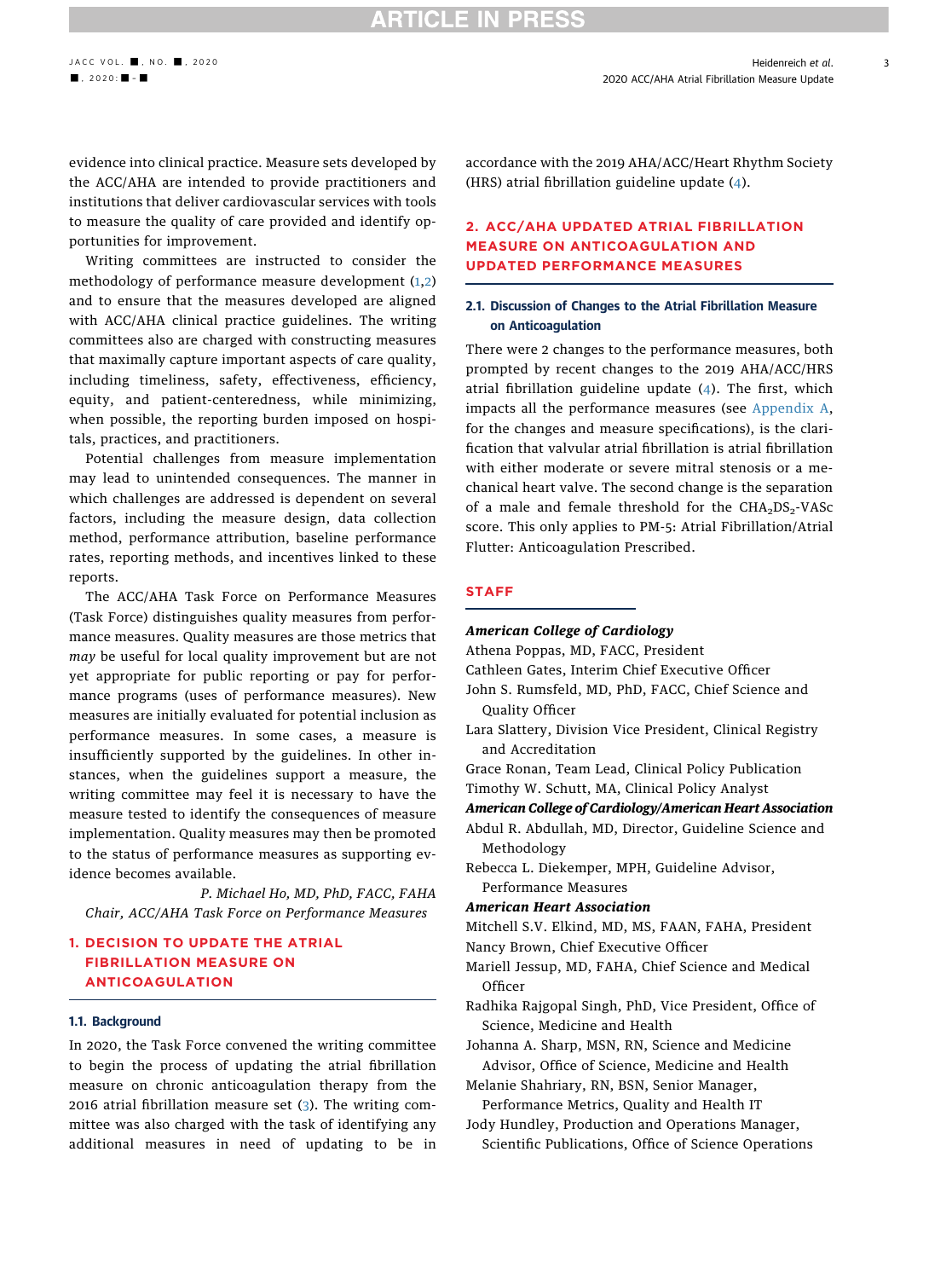## **RTICLE IN PRES**

#### REFERENCES

<span id="page-3-0"></span>1. [Spertus JA, Bonow RO, Chan P, et al. ACCF/AHA new](http://refhub.elsevier.com/S0735-1097(20)36400-7/sref1) [insights into the methodology of performance mea](http://refhub.elsevier.com/S0735-1097(20)36400-7/sref1)[surement: a report of the American College of Cardi](http://refhub.elsevier.com/S0735-1097(20)36400-7/sref1)[ology Foundation/American Heart Association Task](http://refhub.elsevier.com/S0735-1097(20)36400-7/sref1) [Force on Performance Measures. J Am Coll Cardiol.](http://refhub.elsevier.com/S0735-1097(20)36400-7/sref1) [2010;56:1767](http://refhub.elsevier.com/S0735-1097(20)36400-7/sref1)–82.

<span id="page-3-1"></span>2. [Spertus JA, Eagle KA, Krumholz HM, et al.](http://refhub.elsevier.com/S0735-1097(20)36400-7/sref2) [American College of Cardiology and American Heart](http://refhub.elsevier.com/S0735-1097(20)36400-7/sref2) [Association methodology for the selection and cre](http://refhub.elsevier.com/S0735-1097(20)36400-7/sref2)[ation of performance measures for quantifying the](http://refhub.elsevier.com/S0735-1097(20)36400-7/sref2) [quality of cardiovascular care. J Am Coll Cardiol.](http://refhub.elsevier.com/S0735-1097(20)36400-7/sref2) [2005;45:1147](http://refhub.elsevier.com/S0735-1097(20)36400-7/sref2)–56.

<span id="page-3-2"></span>3. [Heidenreich PA, Solis P, Estes NAM 3rd, et al. 2016](http://refhub.elsevier.com/S0735-1097(20)36400-7/sref3) [ACC/AHA clinical performance and quality measures](http://refhub.elsevier.com/S0735-1097(20)36400-7/sref3) [for adults with atrial](http://refhub.elsevier.com/S0735-1097(20)36400-7/sref3) fibrillation or atrial flutter: a [report of the American College of Cardiology/American](http://refhub.elsevier.com/S0735-1097(20)36400-7/sref3) [Heart Association Task Force on Performance Mea](http://refhub.elsevier.com/S0735-1097(20)36400-7/sref3)[sures. J Am Coll Cardiol. 2016;68:525](http://refhub.elsevier.com/S0735-1097(20)36400-7/sref3)–68.

<span id="page-3-3"></span>4. [January CT, Wann LS, Calkins H, et al. 2019 AHA/](http://refhub.elsevier.com/S0735-1097(20)36400-7/sref4) [ACC/HRS focused update of the 2014 AHA/ACC/HRS](http://refhub.elsevier.com/S0735-1097(20)36400-7/sref4) [guideline for the management of patients with atrial](http://refhub.elsevier.com/S0735-1097(20)36400-7/sref4) fi[brillation: a report of the American College of Cardi](http://refhub.elsevier.com/S0735-1097(20)36400-7/sref4)[ology/American Heart Association Task Force on Clin](http://refhub.elsevier.com/S0735-1097(20)36400-7/sref4)[ical Practice Guidelines and the Heart Rhythm Society.](http://refhub.elsevier.com/S0735-1097(20)36400-7/sref4) [Developed in collaboration with the Society of Thoracic](http://refhub.elsevier.com/S0735-1097(20)36400-7/sref4) [Surgeons. Circulation. 2019;140:e125](http://refhub.elsevier.com/S0735-1097(20)36400-7/sref4)–51.

<span id="page-3-4"></span>5. [Lin HJ, Wolf PA, Kelly-Hayes M, et al. Stroke severity](http://refhub.elsevier.com/S0735-1097(20)36400-7/sref5) in atrial fi[brillation. The Framingham Study. Stroke.](http://refhub.elsevier.com/S0735-1097(20)36400-7/sref5) [1996;27:1760](http://refhub.elsevier.com/S0735-1097(20)36400-7/sref5)–4.

<span id="page-3-5"></span>6. [Glotzer TV, Daoud EG, Wyse DG, et al. The rela](http://refhub.elsevier.com/S0735-1097(20)36400-7/sref6)[tionship between daily atrial tachyarrhythmia burden](http://refhub.elsevier.com/S0735-1097(20)36400-7/sref6) [from implantable device diagnostics and stroke risk:](http://refhub.elsevier.com/S0735-1097(20)36400-7/sref6) [the TRENDS study. Circ Arrhythm Electrophysiol.](http://refhub.elsevier.com/S0735-1097(20)36400-7/sref6) [2009;2:474](http://refhub.elsevier.com/S0735-1097(20)36400-7/sref6)–80.

7. [Glotzer TV, Hellkamp AS, Zimmerman J, et al. Atrial](http://refhub.elsevier.com/S0735-1097(20)36400-7/sref7) [high rate episodes detected by pacemaker diagnostics](http://refhub.elsevier.com/S0735-1097(20)36400-7/sref7) [predict death and stroke: report of the Atrial Di](http://refhub.elsevier.com/S0735-1097(20)36400-7/sref7)[agnostics Ancillary Study of the MOde Selection Trial](http://refhub.elsevier.com/S0735-1097(20)36400-7/sref7) [\(MOST\). Circulation. 2003;107:1614](http://refhub.elsevier.com/S0735-1097(20)36400-7/sref7)–9.

8. [Ziegler PD, Glotzer TV, Daoud EG, et al. Detection of](http://refhub.elsevier.com/S0735-1097(20)36400-7/sref8) [previously undiagnosed atrial](http://refhub.elsevier.com/S0735-1097(20)36400-7/sref8) fibrillation in patients [with stroke risk factors and usefulness of continuous](http://refhub.elsevier.com/S0735-1097(20)36400-7/sref8) [monitoring in primary stroke prevention. Am J Cardiol.](http://refhub.elsevier.com/S0735-1097(20)36400-7/sref8) [2012;110:1309](http://refhub.elsevier.com/S0735-1097(20)36400-7/sref8)–14.

9. [Ziegler PD, Glotzer TV, Daoud EG, et al. Incidence of](http://refhub.elsevier.com/S0735-1097(20)36400-7/sref9) [newly detected atrial arrhythmias via implantable de](http://refhub.elsevier.com/S0735-1097(20)36400-7/sref9)[vices in patients with a history of thromboembolic](http://refhub.elsevier.com/S0735-1097(20)36400-7/sref9) [events. Stroke. 2010;41:256](http://refhub.elsevier.com/S0735-1097(20)36400-7/sref9)–60.

<span id="page-3-6"></span>10. [Risk factors for stroke and ef](http://refhub.elsevier.com/S0735-1097(20)36400-7/sref10)ficacy of antith[rombotic therapy in atrial](http://refhub.elsevier.com/S0735-1097(20)36400-7/sref10) fibrillation. Analysis of pooled data from fi[ve randomized controlled trials.](http://refhub.elsevier.com/S0735-1097(20)36400-7/sref10) [Arch Intern Med. 1994;154:1449](http://refhub.elsevier.com/S0735-1097(20)36400-7/sref10)–57.

<span id="page-3-7"></span>11. [Gage BF, Waterman AD, Shannon W, et al. Valida](http://refhub.elsevier.com/S0735-1097(20)36400-7/sref11)tion of clinical classifi[cation schemes for predicting](http://refhub.elsevier.com/S0735-1097(20)36400-7/sref11) [stroke: results from the National Registry of Atrial](http://refhub.elsevier.com/S0735-1097(20)36400-7/sref11) [Fibrillation. JAMA. 2001;285:2864](http://refhub.elsevier.com/S0735-1097(20)36400-7/sref11)–70.

<span id="page-3-8"></span>12. [Camm AJ, Lip GY, De Caterina R, et al. 2012](http://refhub.elsevier.com/S0735-1097(20)36400-7/sref12) [Focused update of the ESC guidelines for the man](http://refhub.elsevier.com/S0735-1097(20)36400-7/sref12)agement of atrial fi[brillation: an update of the 2010](http://refhub.elsevier.com/S0735-1097(20)36400-7/sref12) [ESC guidelines for the management of atrial](http://refhub.elsevier.com/S0735-1097(20)36400-7/sref12) fibrilla[tion. Developed with the special contribution of the](http://refhub.elsevier.com/S0735-1097(20)36400-7/sref12) [European Heart Rhythm Association. Eur Heart J. 2012;](http://refhub.elsevier.com/S0735-1097(20)36400-7/sref12) [33:2719](http://refhub.elsevier.com/S0735-1097(20)36400-7/sref12)–47.

<span id="page-3-9"></span>13. [Lane DA, Lip GY. Use of the CHA\(2\)DS\(2\)-VASc and](http://refhub.elsevier.com/S0735-1097(20)36400-7/sref13) [HAS-BLED scores to aid decision making for throm](http://refhub.elsevier.com/S0735-1097(20)36400-7/sref13)[boprophylaxis in nonvalvular atrial](http://refhub.elsevier.com/S0735-1097(20)36400-7/sref13) fibrillation. Circu[lation. 2012;126:860](http://refhub.elsevier.com/S0735-1097(20)36400-7/sref13)–5.

<span id="page-3-10"></span>14. [Lip GY, Tse HF, Lane DA. Atrial](http://refhub.elsevier.com/S0735-1097(20)36400-7/sref14) fibrillation. Lancet. [2012;379:648](http://refhub.elsevier.com/S0735-1097(20)36400-7/sref14)–61.

<span id="page-3-11"></span>15. [Lip GY, Nieuwlaat R, Pisters R, et al. Re](http://refhub.elsevier.com/S0735-1097(20)36400-7/sref15)fining clinical risk stratifi[cation for predicting stroke and throm](http://refhub.elsevier.com/S0735-1097(20)36400-7/sref15)boembolism in atrial fi[brillation using a novel risk](http://refhub.elsevier.com/S0735-1097(20)36400-7/sref15) [factor-based approach: the euro heart survey on](http://refhub.elsevier.com/S0735-1097(20)36400-7/sref15) atrial fi[brillation. Chest. 2010;137:263](http://refhub.elsevier.com/S0735-1097(20)36400-7/sref15)–72.

16. [Mason PK, Lake DE, DiMarco JP, et al. Impact of the](http://refhub.elsevier.com/S0735-1097(20)36400-7/sref16) [CHA2DS2-VASc score on anticoagulation recommen](http://refhub.elsevier.com/S0735-1097(20)36400-7/sref16)dations for atrial fi[brillation. Am J Med. 2012;125:603.](http://refhub.elsevier.com/S0735-1097(20)36400-7/sref16) [e1](http://refhub.elsevier.com/S0735-1097(20)36400-7/sref16)–6.

17. [Olesen JB, Torp-Pedersen C, Hansen ML, et al. The](http://refhub.elsevier.com/S0735-1097(20)36400-7/sref17) [value of the CHA2DS2-VASc score for re](http://refhub.elsevier.com/S0735-1097(20)36400-7/sref17)fining stroke risk stratifi[cation in patients with atrial](http://refhub.elsevier.com/S0735-1097(20)36400-7/sref17) fibrillation with [a CHADS2 score 0-1: a nationwide cohort study.](http://refhub.elsevier.com/S0735-1097(20)36400-7/sref17) [Thromb Haemost. 2012;107:1172](http://refhub.elsevier.com/S0735-1097(20)36400-7/sref17)–9.

<span id="page-3-12"></span>18. [Connolly SJ, Ezekowitz MD, Yusuf S, et al. Dabi](http://refhub.elsevier.com/S0735-1097(20)36400-7/sref18)[gatran versus warfarin in patients with atrial](http://refhub.elsevier.com/S0735-1097(20)36400-7/sref18) fibrilla[tion. N Engl J Med. 2009;361:1139](http://refhub.elsevier.com/S0735-1097(20)36400-7/sref18)–51.

<span id="page-3-13"></span>19. [Patel MR, Mahaffey KW, Garg J, et al. Rivaroxaban](http://refhub.elsevier.com/S0735-1097(20)36400-7/sref19) [versus warfarin in nonvalvular atrial](http://refhub.elsevier.com/S0735-1097(20)36400-7/sref19) fibrillation. N Engl [J Med. 2011;365:883](http://refhub.elsevier.com/S0735-1097(20)36400-7/sref19)–91.

<span id="page-3-14"></span>20. [Granger CB, Alexander JH, McMurray JJ, et al.](http://refhub.elsevier.com/S0735-1097(20)36400-7/sref20) [Apixaban versus warfarin in patients with atrial](http://refhub.elsevier.com/S0735-1097(20)36400-7/sref20) fibril[lation. N Engl J Med. 2011;365:981](http://refhub.elsevier.com/S0735-1097(20)36400-7/sref20)–92.

<span id="page-3-15"></span>21. [Giugliano RP, Ruff CT, Braunwald E, et al. Edoxaban](http://refhub.elsevier.com/S0735-1097(20)36400-7/sref21) [versus warfarin in patients with atrial](http://refhub.elsevier.com/S0735-1097(20)36400-7/sref21) fibrillation. [N Engl J Med. 2013;369:2093](http://refhub.elsevier.com/S0735-1097(20)36400-7/sref21)–104.

<span id="page-3-16"></span>22. [January CT, Wann LS, Alpert JS, et al. 2014](http://refhub.elsevier.com/S0735-1097(20)36400-7/sref22) [AHA/ACC/HRS guideline for the management of](http://refhub.elsevier.com/S0735-1097(20)36400-7/sref22) patients with atrial fi[brillation: a report of the](http://refhub.elsevier.com/S0735-1097(20)36400-7/sref22) [American College of Cardiology/American Heart As](http://refhub.elsevier.com/S0735-1097(20)36400-7/sref22)[sociation Task Force on Practice Guidelines and the](http://refhub.elsevier.com/S0735-1097(20)36400-7/sref22) [Heart Rhythm Society. Developed in collaboration](http://refhub.elsevier.com/S0735-1097(20)36400-7/sref22) [with the Society of Thoracic Surgeons. J Am Coll](http://refhub.elsevier.com/S0735-1097(20)36400-7/sref22) [Cardiol. 2014;64:e1](http://refhub.elsevier.com/S0735-1097(20)36400-7/sref22)–76.

<span id="page-3-17"></span>23. [Ezekowitz MD, James KE, Radford MJ, et al. Initi](http://refhub.elsevier.com/S0735-1097(20)36400-7/sref23)[ating and maintaining patients on warfarin anti](http://refhub.elsevier.com/S0735-1097(20)36400-7/sref23)[coagulation: the importance of monitoring.](http://refhub.elsevier.com/S0735-1097(20)36400-7/sref23) [J Cardiovasc Pharmacol Ther. 1999;4:3](http://refhub.elsevier.com/S0735-1097(20)36400-7/sref23)–8.

24. [Hirsh J, Fuster V. Guide to anticoagulant therapy.](http://refhub.elsevier.com/S0735-1097(20)36400-7/sref24) [Part 2: oral anticoagulants. American Heart Associa](http://refhub.elsevier.com/S0735-1097(20)36400-7/sref24)[tion. Circulation. 1994;89:1469](http://refhub.elsevier.com/S0735-1097(20)36400-7/sref24)–80.

25. [Matchar DB, Jacobson A, Dolor R, et al. Effect of](http://refhub.elsevier.com/S0735-1097(20)36400-7/sref25) [home testing of international normalized ratio on](http://refhub.elsevier.com/S0735-1097(20)36400-7/sref25) [clinical events. N Engl J Med. 2010;363:1608](http://refhub.elsevier.com/S0735-1097(20)36400-7/sref25)–20.

<span id="page-3-18"></span>26. [Acar J, Iung B, Boissel JP, et al. AREVA: multicenter](http://refhub.elsevier.com/S0735-1097(20)36400-7/sref26) [randomized comparison of low-dose versus standard](http://refhub.elsevier.com/S0735-1097(20)36400-7/sref26)[dose anticoagulation in patients with mechanical](http://refhub.elsevier.com/S0735-1097(20)36400-7/sref26) [prosthetic heart valves. Circulation. 1996;94:2107](http://refhub.elsevier.com/S0735-1097(20)36400-7/sref26)–12.

27. [Cannegieter SC, Rosendaal FR, Wintzen AR, et al.](http://refhub.elsevier.com/S0735-1097(20)36400-7/sref27) [Optimal oral anticoagulant therapy in patients with](http://refhub.elsevier.com/S0735-1097(20)36400-7/sref27) [mechanical heart valves. N Engl J Med. 1995;333:](http://refhub.elsevier.com/S0735-1097(20)36400-7/sref27) [11](http://refhub.elsevier.com/S0735-1097(20)36400-7/sref27)–7.

28. [Hering D, Piper C, Bergemann R, et al. Thrombo](http://refhub.elsevier.com/S0735-1097(20)36400-7/sref28)[embolic and bleeding complications following St. Jude](http://refhub.elsevier.com/S0735-1097(20)36400-7/sref28) [Medical valve replacement: results of the German](http://refhub.elsevier.com/S0735-1097(20)36400-7/sref28) [Experience With Low-Intensity Anticoagulation Study.](http://refhub.elsevier.com/S0735-1097(20)36400-7/sref28) [Chest. 2005;127:53](http://refhub.elsevier.com/S0735-1097(20)36400-7/sref28)–9.

29. [Nishimura RA, Otto CM, Bonow RO, et al. 2017](http://refhub.elsevier.com/S0735-1097(20)36400-7/sref29) [AHA/ACC focused update of the 2014 AHA/ACC](http://refhub.elsevier.com/S0735-1097(20)36400-7/sref29) [guideline for the management of patients with valvular](http://refhub.elsevier.com/S0735-1097(20)36400-7/sref29) [heart disease: a report of the American College of](http://refhub.elsevier.com/S0735-1097(20)36400-7/sref29) [Cardiology/American Heart Association Task Force on](http://refhub.elsevier.com/S0735-1097(20)36400-7/sref29) [Clinical Practice Guidelines. Circulation. 2017;135:](http://refhub.elsevier.com/S0735-1097(20)36400-7/sref29) [e1159](http://refhub.elsevier.com/S0735-1097(20)36400-7/sref29)–95.

30. [Nishimura RA, Otto CM, Bonow RO, et al. 2014](http://refhub.elsevier.com/S0735-1097(20)36400-7/sref30) [AHA/ACC guideline for the management of patients](http://refhub.elsevier.com/S0735-1097(20)36400-7/sref30) [with valvular heart disease: a report of the American](http://refhub.elsevier.com/S0735-1097(20)36400-7/sref30) [College of Cardiology/American Heart Association Task](http://refhub.elsevier.com/S0735-1097(20)36400-7/sref30) [Force on Practice Guidelines. J Am Coll Cardiol. 2014;](http://refhub.elsevier.com/S0735-1097(20)36400-7/sref30) [63:e57](http://refhub.elsevier.com/S0735-1097(20)36400-7/sref30)–185.

<span id="page-3-19"></span>31. [Ahmad Y, Lip GY, Apostolakis S. New oral antico](http://refhub.elsevier.com/S0735-1097(20)36400-7/sref31)[agulants for stroke prevention in atrial](http://refhub.elsevier.com/S0735-1097(20)36400-7/sref31) fibrillation: [impact of gender, heart failure, diabetes mellitus and](http://refhub.elsevier.com/S0735-1097(20)36400-7/sref31) paroxysmal atrial fi[brillation. Expert Rev Cardiovasc](http://refhub.elsevier.com/S0735-1097(20)36400-7/sref31) [Ther. 2012;10:1471](http://refhub.elsevier.com/S0735-1097(20)36400-7/sref31)–80.

32. [Chiang CE, Naditch-Brule L, Murin J, et al. Dis](http://refhub.elsevier.com/S0735-1097(20)36400-7/sref32)tribution and risk profi[le of paroxysmal, persistent,](http://refhub.elsevier.com/S0735-1097(20)36400-7/sref32) and permanent atrial fi[brillation in routine clinical](http://refhub.elsevier.com/S0735-1097(20)36400-7/sref32) [practice: insight from the real-life global survey](http://refhub.elsevier.com/S0735-1097(20)36400-7/sref32) [evaluating patients with atrial](http://refhub.elsevier.com/S0735-1097(20)36400-7/sref32) fibrillation interna[tional registry. Circ Arrhythm Electrophysiol. 2012;5:](http://refhub.elsevier.com/S0735-1097(20)36400-7/sref32) [632](http://refhub.elsevier.com/S0735-1097(20)36400-7/sref32)–9.

33. [Flaker G, Ezekowitz M, Yusuf S, et al. Ef](http://refhub.elsevier.com/S0735-1097(20)36400-7/sref33)ficacy and [safety of dabigatran compared to warfarin in patients](http://refhub.elsevier.com/S0735-1097(20)36400-7/sref33) [with paroxysmal, persistent, and permanent atrial](http://refhub.elsevier.com/S0735-1097(20)36400-7/sref33) fi[brillation: results from the RE-LY \(Randomized Eval](http://refhub.elsevier.com/S0735-1097(20)36400-7/sref33)[uation of Long-Term Anticoagulation Therapy\) study.](http://refhub.elsevier.com/S0735-1097(20)36400-7/sref33) [J Am Coll Cardiol. 2012;59:854](http://refhub.elsevier.com/S0735-1097(20)36400-7/sref33)–5.

34. [Hohnloser SH, Duray GZ, Baber U, et al. Prevention](http://refhub.elsevier.com/S0735-1097(20)36400-7/sref34) [of stroke in patients with atrial](http://refhub.elsevier.com/S0735-1097(20)36400-7/sref34) fibrillation: current [strategies and future directions. Eur Heart J Suppl.](http://refhub.elsevier.com/S0735-1097(20)36400-7/sref34) [2008;10:H4](http://refhub.elsevier.com/S0735-1097(20)36400-7/sref34)–10.

KEY WORDS ACC/AHA Performance Measures, atrial fibrillation, atrial flutter, performance measures, quality measures, quality indicators

4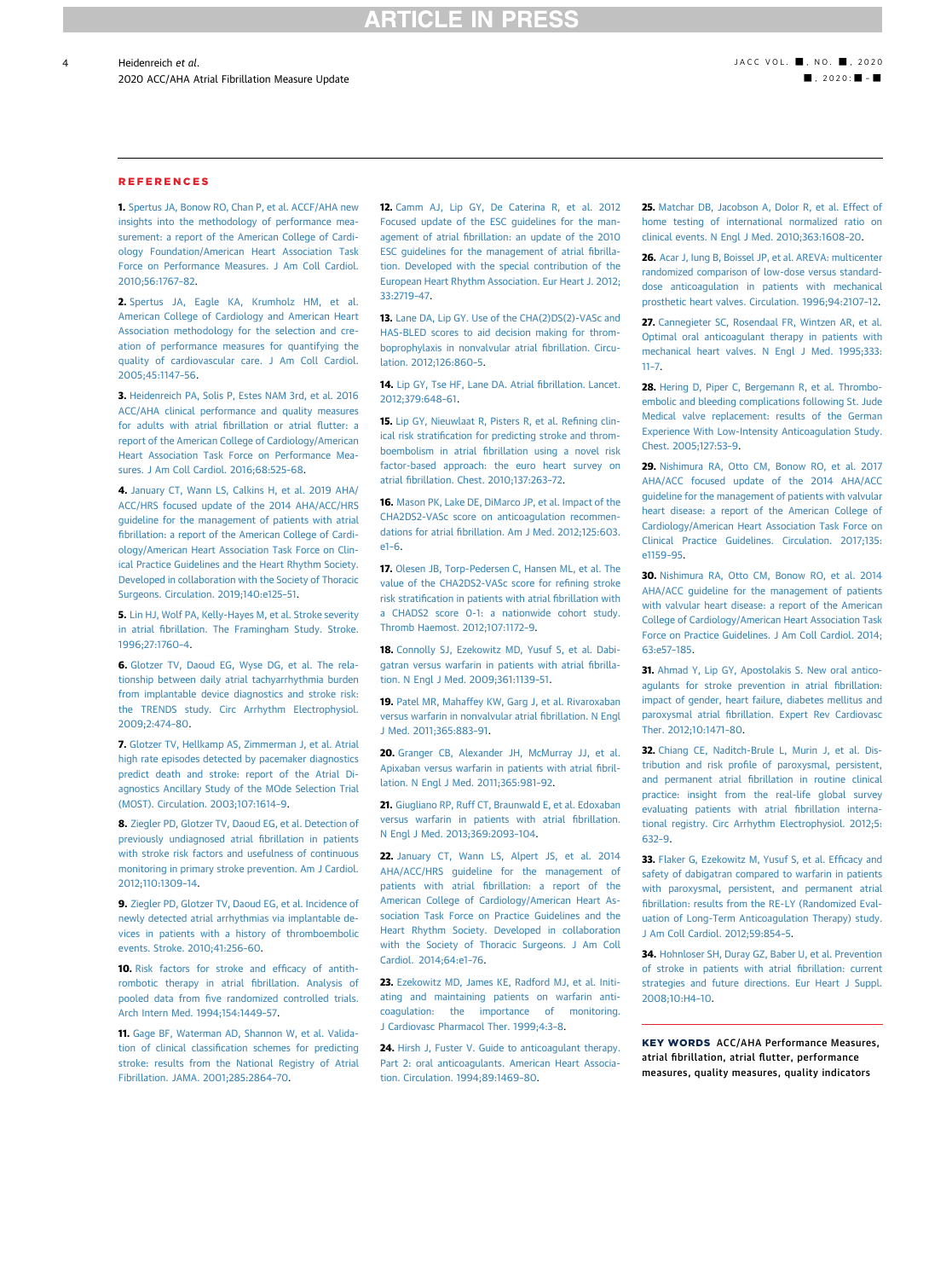### <span id="page-4-0"></span>APPENDIX A. UPDATED ATRIAL FIBRILLATION MEASURES

### SHORT TITLE: PM-1 CHA<sub>2</sub>DS<sub>2</sub>-VASc Risk Score Documented Prior to Discharge PM-1: Atrial Fibrillation or Atrial Flutter: CHA<sub>2</sub>DS<sub>2</sub>-VASc Risk Score Documented Prior to Discharge Measure Description: Percentage of patients, age ≥18 y, with AF or atrial flutter for whom a CHA<sub>2</sub>DS<sub>2</sub>-VASc risk score has been documented in the medical record. Numerator m Patients with AF or atrial flutter for whom a CHA<sub>2</sub>DS<sub>2</sub>-VASc risk score was documented prior to discharge For patients with AF or atrial flutter, assessment of thromboembolic risk should include: CHA<sub>2</sub>DS<sub>2</sub>-VASc Score Score Score Score Score Score Score Score Score Score Score Score Score Score Score Score Score Score Score Score Score Score Score Score Score Score Score Score Score Score Score Score Score Score S Congestive HF 1 Hypertension 1 Age 65-74 y 1 Age  $\geq$  75 y 2 Diabetes mellitus 1 Stroke, TIA, or thromboembolism 2 Vascular disease (prior myocardial infarction, peripheral artery disease, or aortic plaque) 1 Sex category (i.e., female) 1 and 1 and 2 and 2 and 2 and 2 and 2 and 2 and 2 and 2 and 2 and 2 and 2 and 2 and 2 and 2 and 2 and 2 and 2 and 2 and 2 and 2 and 2 and 2 and 2 and 2 and 2 and 2 and 2 and 2 and 2 and 2 and 2 **Denominator Contract All patients with AF or atrial flutter Denominator Exclusions n Patients age <18 y** Patients with moderate or severe mitral stenosis n Patients with a mechanical prosthetic heart valve n Patients with transient or reversible causes of AF (e.g., pneumonia, hyperthyroidism, pregnancy, cardiac surgery) ■ Patients who leave against medical advice ■ Patients who die during hospitalization ■ Patients who are on comfort care measures only Patients who are transferred to another acute care hospital ■ Patients with another indication for anticoagulation Denominator Exceptions **n** Documentation of a medical reason for not assessing risk factors and documenting the CHA<sub>2</sub>DS<sub>2</sub>-VASc score, including present or planned left atrial appendage occlusion or ligation, hypertrophic cardiomyopathy, or other reasons ■ Documentation of patient preference for not receiving anticoagulation **Measurement Period Encounter** Sources of Data Medical record or other database (e.g., administrative, clinical, registry) Attribution **Attribution** Measure reportable at the facility or physician level Care Setting **Inpatient** Rationale AF, whether paroxysmal, persistent, or permanent, and whether symptomatic or silent, significantly increases the risk of thromboembolic ischemic stroke. AF increases

the risk of stroke 5-fold, and AF in the setting of mitral stenosis increases the risk of stroke 20-fold over that of patients in sinus rhythm. Atrial flutter also increases the risk of stroke, and this risk increases with certain risk factors.

Thromboembolism occurring with AF is associated with a greater risk of recurrent stroke, more severe disability, and mortality ([5](#page-3-4)). Silent AF is also associated with ischemic stroke (6–[9\)](#page-3-5). The appropriate use of anticoagulant therapy and the control of other risk factors, including hypertension and hypercholesterolemia, substantially reduce stroke risk.

One meta-analysis has stratified ischemic stroke risk among patients with AF using the following point scoring system ([10\)](#page-3-6): AF Investigators; CHA<sub>2</sub>DS<sub>2</sub> (congestive heart failure, hypertension, age ≥75 y, diabetes mellitus, prior stroke or transient ischemic attack or thromboembolism [doubled]), or CHA2DS2-VASc (congestive heart failure, hypertension, age ≥75 y [doubled] [\(11](#page-3-7)), diabetes mellitus, prior stroke or TIA or thromboembolism [doubled], vascular disease, age 65-74 y, sex category). Compared with the CHA<sub>2</sub>DS<sub>2</sub> score [\(12](#page-3-8)), the CHA<sub>2</sub>DS<sub>2</sub>-VASc score for AF has a broader score range (0 to 9) and includes a larger number of risk factors (female sex, 65-

74 y of age, and vascular disease)  $(13,14)$  $(13,14)$  $(13,14)$  $(13,14)$ . The selection of an anticoagulant agent should be based on shared decision-making that takes into account risk factors, cost, tolerability, patient preference, potential

for drug interactions, and other clinical characteristics, including time in the INR therapeutic range if the patient has been on warfarin, irrespective of whether the AF pattern is paroxysmal, persistent, or permanent.

#### Clinical Recommendation(s)

#### 2019 AHA/ACC/HRS Focused Update of the 2014 AHA/ACC/HRS Guideline for the Management of Patients With Atrial Fibrillation [\(4\)](#page-3-3)

1. For patients with AF and an elevated CHA<sub>2</sub>DS<sub>2</sub>-VASc score of 2 or greater in men or 3 or greater in women, oral anticoagulants are recommended. Options include:

Warfarin (Class 1, Level of Evidence: A) [\(15](#page-3-11)–17)

Dabigatran (Class 1, Level of Evidence: B) [\(18](#page-3-12))

Rivaroxaban (Class 1, Level of Evidence: B) ([19\)](#page-3-13)

Apixaban (Class 1, Level of Evidence: B) ([20](#page-3-14)), or Edoxaban (Class 1, Level of Evidence: B-R) [\(21\)](#page-3-15)

MODIFIED: This recommendation has been updated in response to the approval of edoxaban, a new factor Xa inhibitor. More precision in the use of CHA<sub>2</sub>DS<sub>2</sub>-VASc scores is specified in subsequent recommendations. The LOEs for warfarin, dabigatran, rivaroxaban, and apixaban have not been<br>updated for greater granularity as per the new LOE system [\(Section 4.1](#page-2-0). in the the 2014 AF guideline [\(22\)](#page-3-16). Additional information about the comparative effectiveness and bleeding risk of DOACs can be found in [Section 4.2.2.2.](#page-2-1)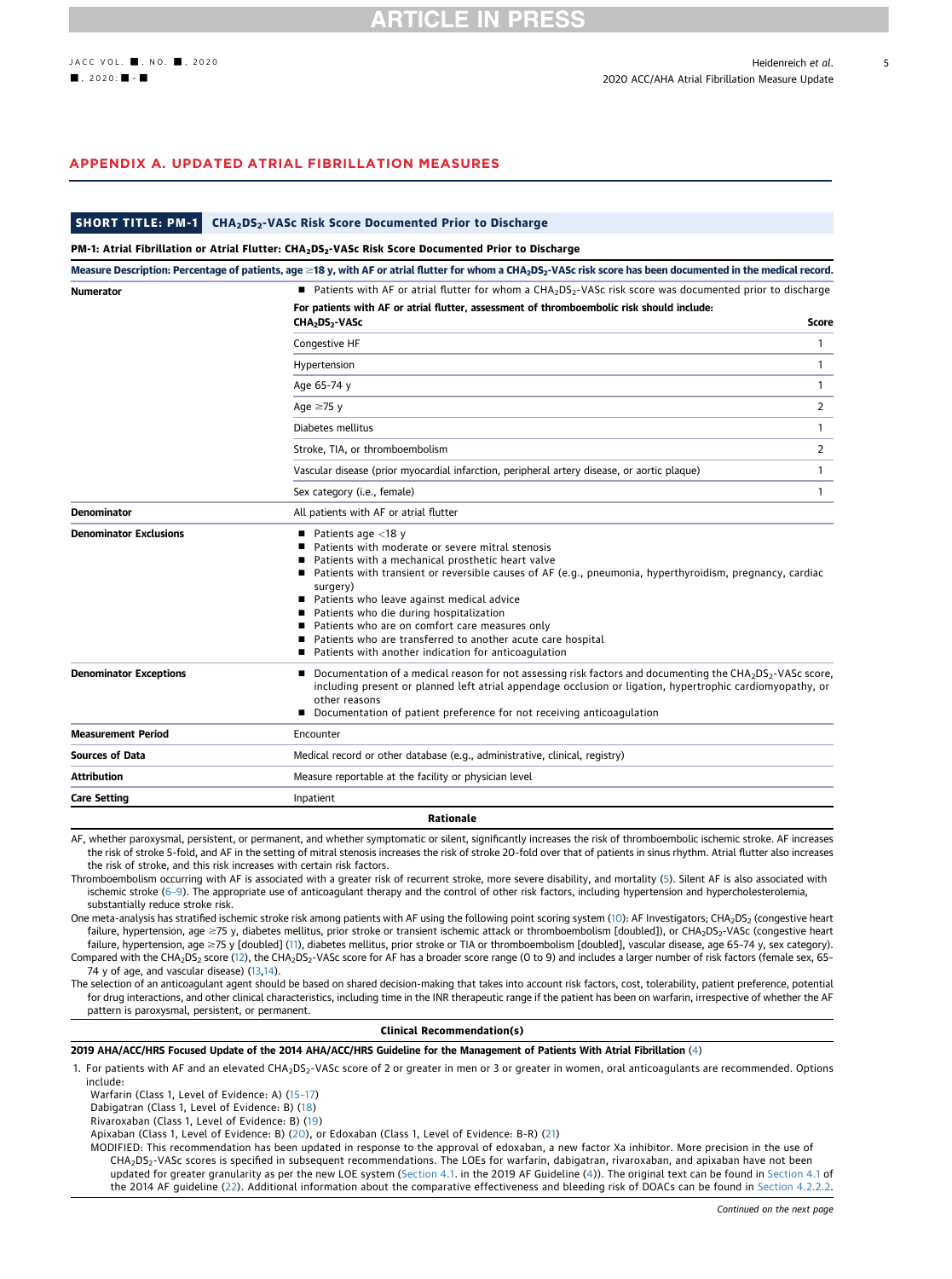6

| <b>SHORT TITLE: PM-1</b><br><b>Continued</b>                                                                                                                                                                                                                                                                                                                                                      |
|---------------------------------------------------------------------------------------------------------------------------------------------------------------------------------------------------------------------------------------------------------------------------------------------------------------------------------------------------------------------------------------------------|
| <b>Clinical Recommendation(s)</b>                                                                                                                                                                                                                                                                                                                                                                 |
| 2. DOACs (dabigatran, rivaroxaban, apixaban, and edoxaban) are recommended over warfarin in DOAC-eligible patients with AF (except with moderate or<br>severe mitral stenosis or a mechanical heart valve) (18-21). (Class 1, Level of Evidence: A)                                                                                                                                               |
| NEW: Exclusion criteria are now defined as moderate or severe mitral stenosis or a mechanical heart valve. When the DOAC trials are considered as a group,<br>the direct thrombin inhibitor and factor Xa inhibitors were at least noninferior and, in some trials, superior to warfarin for preventing stroke and<br>systemic embolism and were associated with lower risks of serious bleeding. |
| 3. Among patients treated with warfarin, the INR should be determined at least weekly during initiation of anticoagulant therapy and at least monthly when<br>anticoagulation (INR in range) is stable $(23-25)$ . (Class 1, Level of Evidence: A)                                                                                                                                                |
| MODIFIED: "Antithrombotic" was changed to "anticoagulant."<br>4. In patients with AF (except with moderate or moderate or severe mitral stenosis or a mechanical heart valve), the CHA <sub>2</sub> DS <sub>2</sub> -VASc score is recommended for<br>assessment of stroke risk (15-17). (Class 1, Level of Evidence: B)                                                                          |
| MODIFIED: Exclusion criteria are now defined as moderate or severe mitral stenosis or a mechanical heart valve.                                                                                                                                                                                                                                                                                   |
| 5. For patients with AF who have mechanical heart valves, warfarin is recommended (26-30). (Class 1, Level of Evidence: B)                                                                                                                                                                                                                                                                        |
| 6. Selection of anticoaqulant therapy should be based on the risk of thromboembolism, irrespective of whether the AF pattern is paroxysmal, persistent, or<br>permanent (31-34). (Class 1, Level of Evidence: B)                                                                                                                                                                                  |
| MODIFIED: "Antithrombotic" was changed to "anticoagulant."                                                                                                                                                                                                                                                                                                                                        |
| 7. In patients with AF, anticoagulant therapy should be individualized on the basis of shared decision-making after discussion of the absolute risks and relative<br>risks of stroke and bleeding, as well as the patient's values and preferences. (Class 1, Level of Evidence: C)<br>MODIFIED: "Antithrombotic" was changed to "anticoagulant."                                                 |
| 8. For patients with atrial flutter, anticoagulant therapy is recommended according to the same risk profile used for AF. (Class 1, Level of Evidence: C)<br>MODIFIED: "Antithrombotic" was changed to "anticoagulant."                                                                                                                                                                           |
| 9. Reevaluation of the need for and choice of anticoagulant therapy at periodic intervals is recommended to reassess stroke and bleeding risks. (Class 1, Level<br>of Evidence: C)                                                                                                                                                                                                                |

of Evidence: C) MODIFIED: "Antithrombotic" was changed to "anticoagulant."

All patients with exclusions are removed from the denominator. Patients with exceptions are removed from the denominator only if the numerator is not met.

ACC indicates American College of Cardiology; AF, atrial fibrillation; AHA, American Heart Association; DOAC, direct-acting oral anticoagulant; HF, heart failure; HRS, Heart Rhythm Society; INR, international normalized ratio; LOE, level of evidence; PM, performance measure; and TIA, transient ischemic attack.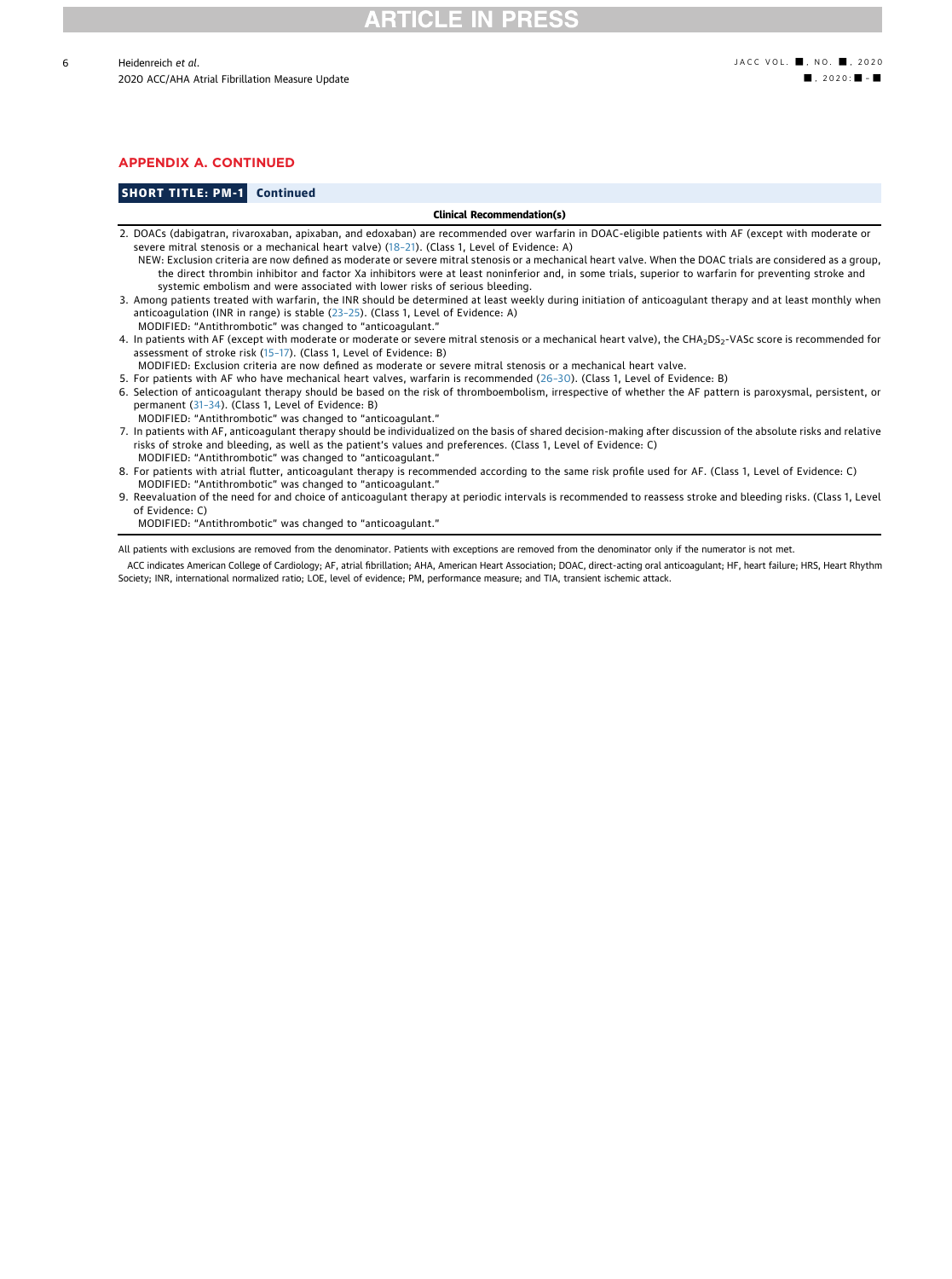| <b>SHORT TITLE: PM-2</b>                                                                   | <b>Anticoaqulation Prescribed Prior to Discharge</b>                                                                                                                                                                                                                                                                                                                                                                                                                    |  |  |  |  |  |
|--------------------------------------------------------------------------------------------|-------------------------------------------------------------------------------------------------------------------------------------------------------------------------------------------------------------------------------------------------------------------------------------------------------------------------------------------------------------------------------------------------------------------------------------------------------------------------|--|--|--|--|--|
| PM-2: Atrial Fibrillation or Atrial Flutter: Anticoagulation Prescribed Prior to Discharge |                                                                                                                                                                                                                                                                                                                                                                                                                                                                         |  |  |  |  |  |
| of thromboembolism.                                                                        | Measure Description: Percentage of patients, age ≥18 y, with AF or atrial flutter who were discharged on an FDA-approved anticoagulant drug for the prevention                                                                                                                                                                                                                                                                                                          |  |  |  |  |  |
| <b>Numerator</b>                                                                           | Patients with AF or atrial flutter for whom an FDA-approved anticoagulant was prescribed* prior to discharge<br>*Prescribed-also satisfied by documentation in current medication list                                                                                                                                                                                                                                                                                  |  |  |  |  |  |
| <b>Denominator</b>                                                                         | Patients with AF or atrial flutter who do not have a documented CHA <sub>2</sub> DS <sub>2</sub> -VASc risk score of 0 or 1, if male, and 0-2, if female.                                                                                                                                                                                                                                                                                                               |  |  |  |  |  |
| <b>Denominator Exclusions</b>                                                              | <b>Patients age &lt;18 y</b><br>Patients with moderate or severe mitral stenosis<br>Patients with a mechanical prosthetic heart valve<br>■ Patients with transient or reversible causes of AF (e.g., pneumonia, hyperthyroidism, pregnancy, cardiac surgery)<br>Patients who leave against medical advice<br>Patients who die during hospitalization<br>Patients who are on comfort care measures only<br>■ Patients who are transferred to another acute care hospital |  |  |  |  |  |

| <b>Denominator Exceptions</b>                                               | Documentation of a medical reason for not prescribing an FDA-approved anticoagulant to a patient with a CHA <sub>2</sub> DS <sub>2</sub> -VASc score<br>of $\geq$ for men and $\geq$ 3 for women, including present or planned left atrial appendage occlusion or ligation<br>Documentation of a patient reason for not prescribing an FDA-approved anticoagulant drug for the prevention of<br>thromboembolism, including patient preference for not receiving anticoagulation<br>Documentation of a patient being enrolled in a clinical trial related to AF or atrial flutter |  |  |  |  |
|-----------------------------------------------------------------------------|----------------------------------------------------------------------------------------------------------------------------------------------------------------------------------------------------------------------------------------------------------------------------------------------------------------------------------------------------------------------------------------------------------------------------------------------------------------------------------------------------------------------------------------------------------------------------------|--|--|--|--|
| <b>Measurement Period</b>                                                   | Encounter                                                                                                                                                                                                                                                                                                                                                                                                                                                                                                                                                                        |  |  |  |  |
| Sources of Data                                                             | Medical record or other database (e.g., administrative, clinical, registry)                                                                                                                                                                                                                                                                                                                                                                                                                                                                                                      |  |  |  |  |
| <b>Attribution</b><br>Measure reportable at the facility or physician level |                                                                                                                                                                                                                                                                                                                                                                                                                                                                                                                                                                                  |  |  |  |  |
| <b>Care Setting</b>                                                         | Inpatient                                                                                                                                                                                                                                                                                                                                                                                                                                                                                                                                                                        |  |  |  |  |

Rationale

AF, whether paroxysmal, persistent, or permanent and whether symptomatic or silent, significantly increases the risk of thromboembolic ischemic stroke. AF increases the risk of stroke 5-fold, and AF in the setting of mitral stenosis increases the risk of stroke 20-fold over that of patients in sinus rhythm.

Thromboembolism occurring with AF is associated with a greater risk of recurrent stroke, more severe disability, and mortality ([5\)](#page-3-4). Silent AF is also associated with ischemic stroke ([6](#page-3-5)–9). The appropriate use of anticoagulant therapy and the control of other risk factors, including hypertension and hypercholesterolemia, substantially reduce stroke risk.

One meta-analysis has stratified ischemic stroke risk among patients with AF using the following point scoring system [\(10](#page-3-6)): AF Investigators; CHA<sub>2</sub>DS<sub>2</sub> (congestive heart failure, hypertension, age ≥75 y, diabetes mellitus, prior stroke or TIA or thromboembolism [doubled]), or CHA<sub>2</sub>DS<sub>2</sub>-VASc (congestive heart failure, hypertension, age ≥75 y [doubled] [\(11](#page-3-7)), diabetes mellitus, prior stroke or TIA or thromboembolism [doubled], vascular disease, age 65-74 y, sex category).

Compared with the CHA<sub>2</sub>DS<sub>2</sub> score ([12\)](#page-3-8), the CHA<sub>2</sub>DS<sub>2</sub>-VASc score for AF has a broader score range (0 to 9) and includes a larger number of risk factors (female sex, 65-74 y of age, and vascular disease) ([13,](#page-3-9)[14\)](#page-3-10).

The selection of an anticoagulant agent should be based on shared decision-making that takes into account risk factors, cost, tolerability, patient preference, potential for drug interactions, and other clinical characteristics, including time in the INR therapeutic range if the patient has been on warfarin, irrespective of whether the AF pattern is paroxysmal, persistent, or permanent.

#### Clinical Recommendation(s)

2019 AHA/ACC/HRS Focused Update of the 2014 AHA/ACC/HRS Guideline for the Management of Patients With Atrial Fibrillation ([4\)](#page-3-3)

1. For patients with AF and an elevated CHA<sub>2</sub>DS<sub>2</sub>-VASc score of 2 or greater in men or 3 or greater in women, oral anticoagulants are recommended. Options include:

Warfarin (Class 1, Level of Evidence: A) (15–[17\)](#page-3-11)

Dabigatran (Class 1, Level of Evidence: B) ([18](#page-3-12))

Rivaroxaban (Class 1, Level of Evidence: B) [\(19](#page-3-13))

Apixaban (Class 1, Level of Evidence: B) [\(20](#page-3-14)), or Edoxaban (Class 1, Level of Evidence: B-R) [\(21\)](#page-3-15)

MODIFIED: This recommendation has been updated in response to the approval of edoxaban, a new factor Xa inhibitor. More precision in the use of CHA<sub>2</sub>DS<sub>2</sub>-VASc scores is specified in subsequent recommendations. The LOEs for warfarin, dabigatran, rivaroxaban, and apixaban have not been updated for greater granularity as per the new LOE system (Section [4.1](#page-2-0). in the 2019 AF Guideline ([4\)](#page-3-3)). The original text can be found in Section [4.1](#page-2-0) of the 2014 AF guideline [\(22](#page-3-16)). Additional information about the comparative effectiveness and bleeding risk of DOACs can be found in Section 4.2.2.2. 2. DOACs (dabigatran, rivaroxaban, apixaban, and edoxaban) are recommended over warfarin in DOAC-eligible patients with AF (except with moderate or

severe mitral stenosis or a mechanical heart valve) (18-[21\)](#page-3-12). (Class 1, Level of Evidence: A) NEW: Exclusion criteria are now defined as moderate or severe mitral stenosis or a mechanical heart valve. When the DOAC trials are considered as a group, the direct thrombin inhibitor and factor Xa inhibitors were at least noninferior and, in some trials, superior to warfarin for preventing stroke and systemic embolism and were associated with lower risks of serious bleeding.

3. Among patients treated with warfarin, the INR should be determined at least weekly during initiation of anticoagulant therapy and at least monthly when anticoagulation (INR in range) is stable ([23](#page-3-17)–25). (Class 1, Level of Evidence: A)

MODIFIED: "Antithrombotic" was changed to "anticoagulant." 4. In patients with AF (except with moderate or severe mitral stenosis or a mechanical heart valve), the CHA<sub>2</sub>DS<sub>2</sub>-VASc score is recommended for assessment of stroke risk (15–[17\)](#page-3-11). (Class 1, Level of Evidence: B)

MODIFIED: Exclusion criteria are now defined as moderate or severe mitral stenosis or a mechanical heart valve.

Continued on the next page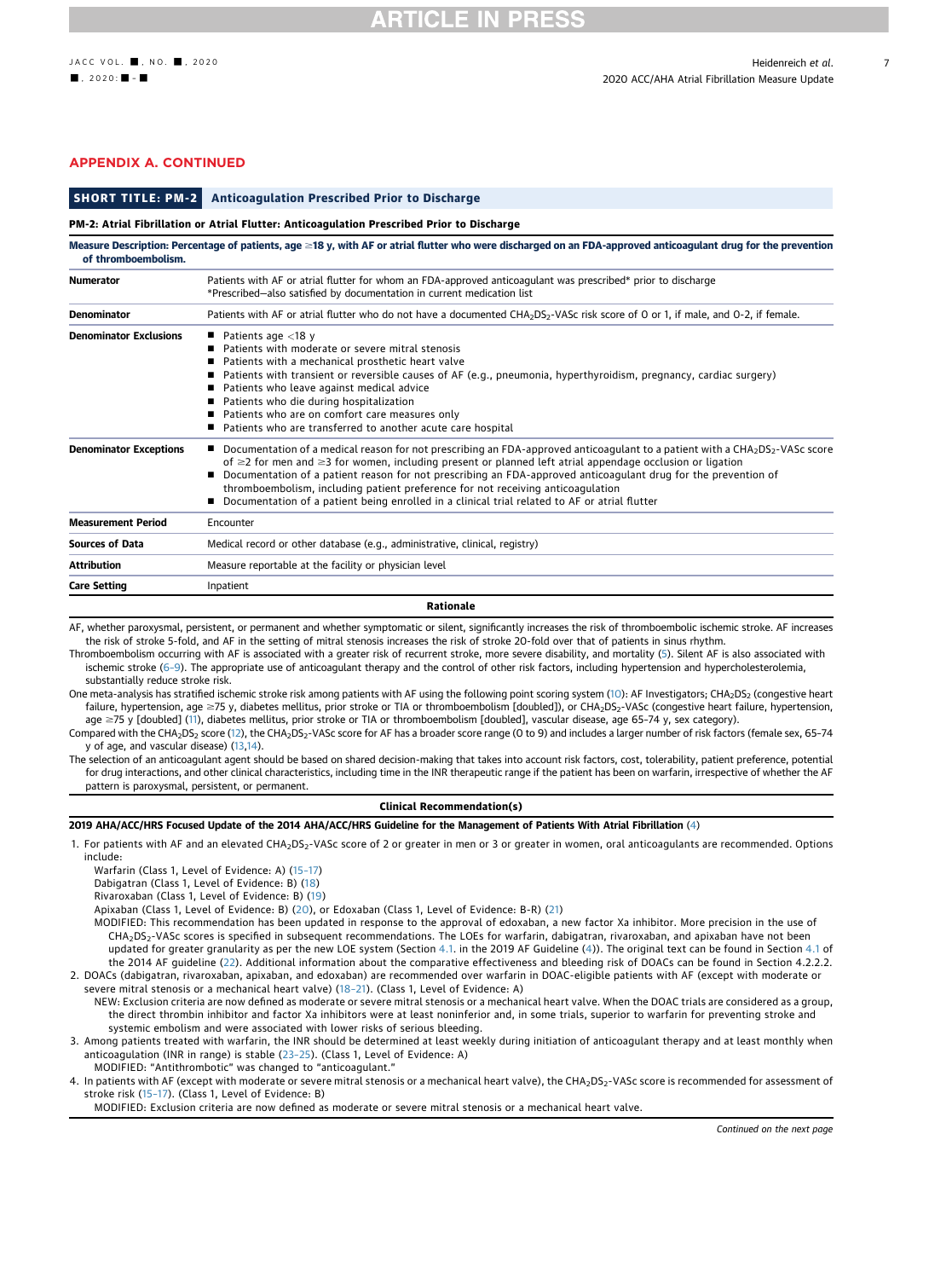### SHORT TITLE: PM-2 Continued

Clinical Recommendation(s)

- 5. For patients with AF who have mechanical heart valves, warfarin is recommended (26–[30\)](#page-3-18). (Class 1, Level of Evidence: B)
- 6. Selection of anticoagulant therapy should be based on the risk of thromboembolism, irrespective of whether the AF pattern is paroxysmal, persistent, or permanent (31–[34\)](#page-3-19). (Class 1, Level of Evidence: B)

MODIFIED: "Antithrombotic" was changed to "anticoagulant."

MODIFIED: "Antithrombotic" was changed to "anticoagulant."

All patients with exclusions are removed from the denominator. Patients with exceptions are removed from the denominator only if the numerator is not met.

ACC indicates American College of Cardiology; AF, atrial fibrillation; AHA, American Heart Association; DOAC, direct-acting oral anticoagulant; FDA, U.S. Food and Drug Administration; HRS, Heart Rhythm Society; INR, international normalized ratio; LOE, level of evidence; PM, performance measure; and TIA, transient ischemic attack.

8

<sup>7.</sup> In patients with AF, anticoagulant therapy should be individualized on the basis of shared decision-making after discussion of the absolute risks and relative risks of stroke and bleeding, as well as the patient's values and preferences. (Class 1, Level of Evidence: C) MODIFIED: "Antithrombotic" was changed to "anticoagulant."

<sup>8.</sup> For patients with atrial flutter, anticoagulant therapy is recommended according to the same risk profile used for AF. (Class 1, Level of Evidence: C) MODIFIED: "Antithrombotic" was changed to "anticoagulant."

<sup>9.</sup> Reevaluation of the need for and choice of anticoagulant therapy at periodic intervals is recommended to reassess stroke and bleeding risks. (Class 1, Level of Evidence: C)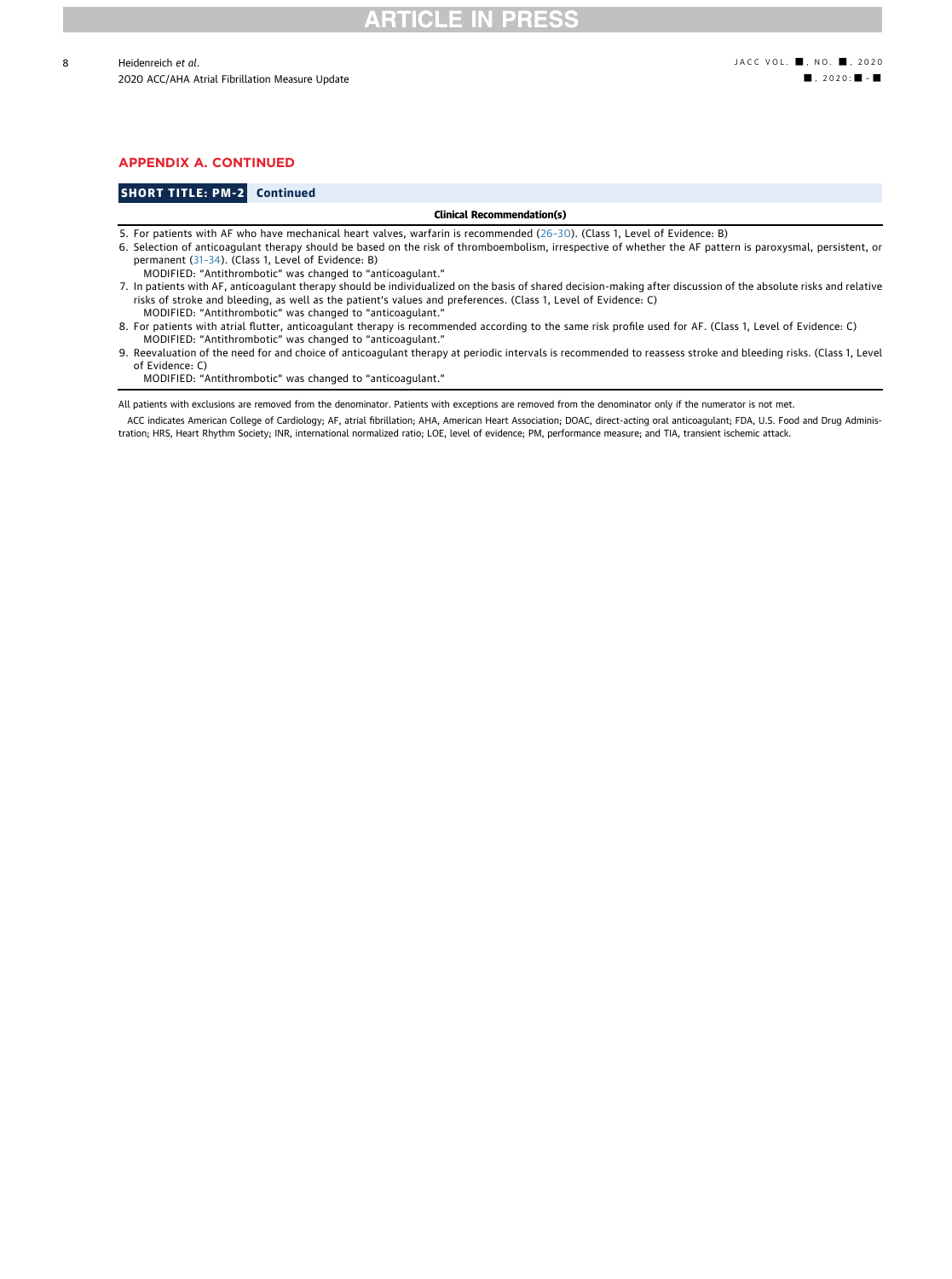### SHORT TITLE: PM-3 PT/INR Planned Follow-Up Documented Prior to Discharge for Warfarin Treatment

PM-3: Atrial Fibrillation or Atrial Flutter: PT/INR Planned Follow-Up Documented Prior to Discharge for Warfarin Treatment

| prior to hospital discharge.  | Measure Description: Percentage of patients, age $\geq$ 18 y, with AF or atrial flutter who have been prescribed warfarin and who have a PT/INR follow-up scheduled                                                                                                                                                                                                                                               |  |  |  |
|-------------------------------|-------------------------------------------------------------------------------------------------------------------------------------------------------------------------------------------------------------------------------------------------------------------------------------------------------------------------------------------------------------------------------------------------------------------|--|--|--|
| <b>Numerator</b>              | Patients with AF or atrial flutter for whom warfarin was prescribed prior to discharge and for whom a PT/INR follow-up* is scheduled<br>*Follow-up is scheduled within 2 w for patients who were newly prescribed warfarin or scheduled within 30 d for patients who were<br>previously on warfarin. A "yes" or "no" should be documented in the medical record to denote whether follow-up PT/INR was scheduled. |  |  |  |
| <b>Denominator</b>            | Patients with AF or atrial flutter who were prescribed warfarin                                                                                                                                                                                                                                                                                                                                                   |  |  |  |
| <b>Denominator Exclusions</b> | <b>Patients age &lt;18 y</b><br>Patients with transient or reversible causes of AF (e.g., pneumonia, hyperthyroidism, pregnancy, cardiac surgery)<br>Patients who leave against medical advice<br>Patients who die during hospitalization<br>Patients who are on comfort care measures only<br>Patients who are transferred to another acute care hospital                                                        |  |  |  |
| <b>Denominator Exceptions</b> | None                                                                                                                                                                                                                                                                                                                                                                                                              |  |  |  |
| <b>Measurement Period</b>     | Encounter                                                                                                                                                                                                                                                                                                                                                                                                         |  |  |  |
| <b>Sources of Data</b>        | Medical record or other database (e.g., administrative, clinical, registry)                                                                                                                                                                                                                                                                                                                                       |  |  |  |
| <b>Attribution</b>            | Measure reportable at the facility or physician level                                                                                                                                                                                                                                                                                                                                                             |  |  |  |
| <b>Care Setting</b>           | Inpatient                                                                                                                                                                                                                                                                                                                                                                                                         |  |  |  |
|                               |                                                                                                                                                                                                                                                                                                                                                                                                                   |  |  |  |

#### Rationale

Frequent monitoring of INR level is essential to guiding warfarin dose adjustment to maintain anticoagulation intensity in the desired target range. More frequent monitoring may be required during initiation of warfarin therapy or when other drugs that interact with warfarin are started or stopped.

#### Clinical Recommendation(s)

2019 AHA/ACC/HRS Focused Update of the 2014 AHA/ACC/HRS Guideline for the Management of Patients With Atrial Fibrillation ([4\)](#page-3-3)

1. For patients with AF and an elevated CHA<sub>2</sub>DS<sub>2</sub>-VASc score of 2 or greater in men or 3 or greater in women, oral anticoagulants are recommended. Options include:

Warfarin (Class 1, Level of Evidence: A) (15–[17\)](#page-3-11)

Dabigatran (Class 1, Level of Evidence: B) ([18](#page-3-12))

Rivaroxaban (Class 1, Level of Evidence: B) [\(19](#page-3-13))

Apixaban (Class 1, Level of Evidence: B) [\(20](#page-3-14)), or Edoxaban (Class 1, Level of Evidence: B-R) [\(21\)](#page-3-15)

MODIFIED: This recommendation has been updated in response to the approval of edoxaban, a new factor Xa inhibitor. More precision in the use of CHA<sub>2</sub>DS<sub>2</sub>-VASc scores is specified in subsequent recommendations. The LOEs for warfarin, dabigatran, rivaroxaban, and apixaban have not been updated for greater granularity as per the new LOE system (Section 4.1. in the 2019 AF Guideline ([4\)](#page-3-3)). The original text can be found in Section 4.1 of the 2014 AF guideline [\(22](#page-3-16)). Additional information about the comparative effectiveness and bleeding risk of DOACs can be found in Section 4.2.2.2. 2. DOACs (dabigatran, rivaroxaban, apixaban, and edoxaban) are recommended over warfarin in DOAC-eligible patients with AF (except with moderate or

- severe mitral stenosis or a mechanical heart valve) (18-[21\)](#page-3-12). (Class 1, Level of Evidence: A) NEW: Exclusion criteria are now defined as moderate or severe mitral stenosis or a mechanical heart valve. When the DOAC trials are considered as a group, the direct thrombin inhibitor and factor Xa inhibitors were at least noninferior and, in some trials, superior to warfarin for preventing stroke and systemic embolism and were associated with lower risks of serious bleeding.
- 3. Among patients treated with warfarin, the INR should be determined at least weekly during initiation of anticoagulant therapy and at least monthly when anticoagulation (INR in range) is stable ([23](#page-3-17)–25). (Class 1, Level of Evidence: A)
- MODIFIED: "Antithrombotic" was changed to "anticoagulant."
- 4. In patients with AF (except with moderate or severe mitral stenosis or a mechanical heart valve), the CHA<sub>2</sub>DS<sub>2</sub>-VASc score is recommended for assessment of stroke risk (15-[17\)](#page-3-11). (Class 1, Level of Evidence: B)

MODIFIED: Exclusion criteria are now defined as moderate or severe mitral stenosis or a mechanical heart valve.

- 5. For patients with AF who have mechanical heart valves, warfarin is recommended (26–[30\)](#page-3-18). (Class 1, Level of Evidence: B)
- 6. Selection of anticoagulant therapy should be based on the risk of thromboembolism, irrespective of whether the AF pattern is paroxysmal, persistent, or permanent (31–[34\)](#page-3-19). (Class 1, Level of Evidence: B)
	- MODIFIED: "Antithrombotic" was changed to "anticoagulant."

7. In patients with AF, anticoagulant therapy should be individualized on the basis of shared decision-making after discussion of the absolute risks and relative risks of stroke and bleeding, as well as the patient's values and preferences. (Class 1, Level of Evidence: C) MODIFIED: "Antithrombotic" was changed to "anticoagulant.

8. For patients with atrial flutter, anticoagulant therapy is recommended according to the same risk profile used for AF. (Class 1, Level of Evidence: C) MODIFIED: "Antithrombotic" was changed to "anticoagulant."

9. Reevaluation of the need for and choice of anticoagulant therapy at periodic intervals is recommended to reassess stroke and bleeding risks. (Class 1, Level of Evidence: C)

MODIFIED: "Antithrombotic" was changed to "anticoagulant."

ACC indicates American College of Cardiology; AF, atrial fibrillation; AHA, American Heart Association; DOAC, direct-acting oral anticoagulant; HRS, Heart Rhythm Society; INR, international normalized ratio; LOE, level of evidence; PM, performance measure; PT, prothrombin time; and TIA, transient ischemic attack.

All patients with exclusions are removed from the denominator. Patients with exceptions are removed from the denominator only if the numerator is not met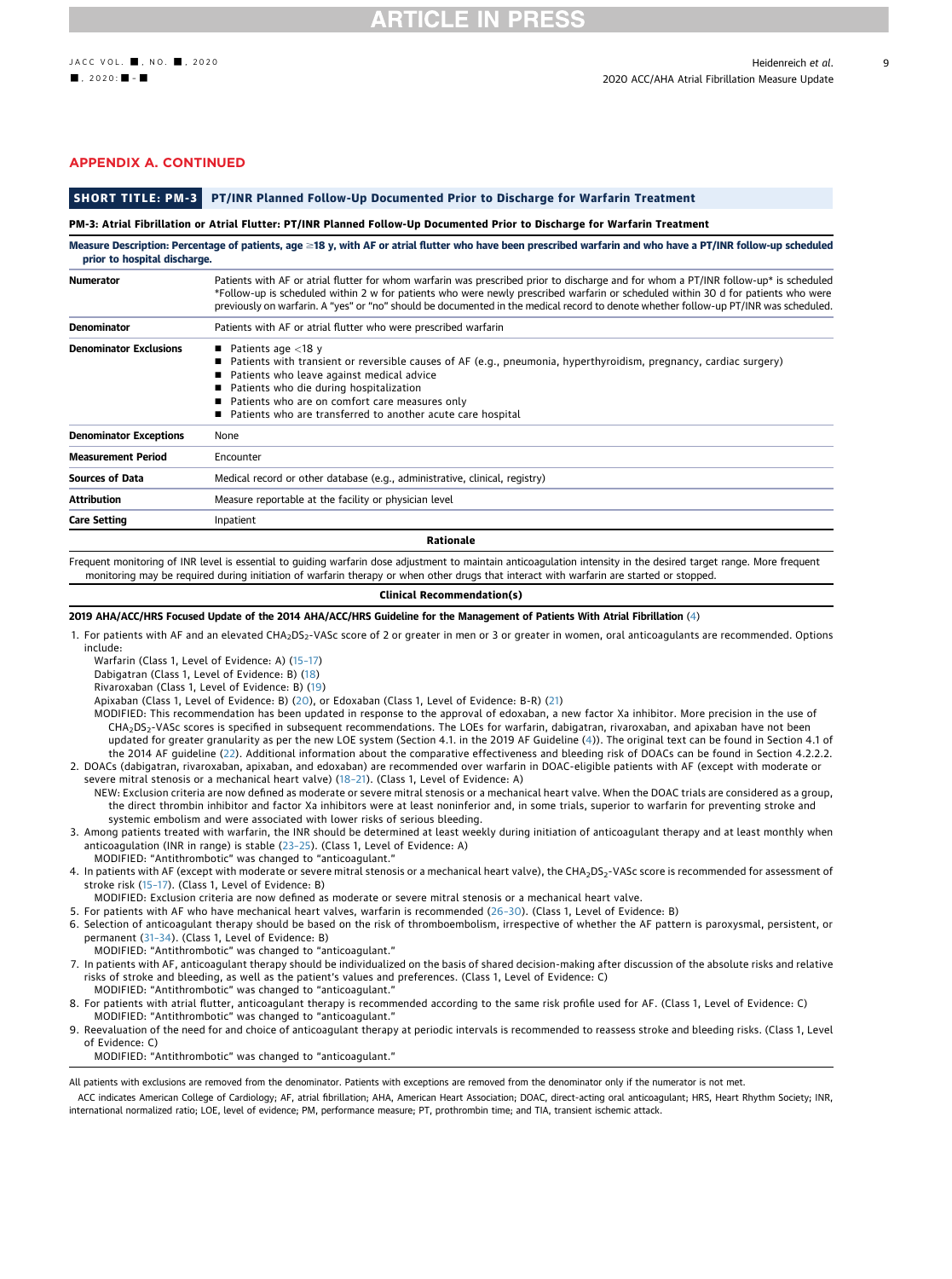### APPENDIX A. CONTINUED

| <b>SHORT TITLE: PM-4</b>      | <b>CHA<sub>2</sub>DS<sub>2</sub>-VASc Risk Score Documented (Outpatient)</b>                                                                                                                                                                                                                                                                                                                              |  |  |  |  |  |  |
|-------------------------------|-----------------------------------------------------------------------------------------------------------------------------------------------------------------------------------------------------------------------------------------------------------------------------------------------------------------------------------------------------------------------------------------------------------|--|--|--|--|--|--|
|                               | PM-4: Atrial Fibrillation or Atrial Flutter: CHA <sub>2</sub> DS <sub>2</sub> -VASc Risk Score Documented (Outpatient)                                                                                                                                                                                                                                                                                    |  |  |  |  |  |  |
|                               | Measure Description: Percentage of patients, age $\geq$ 18 y, with AF or atrial flutter for whom a CHA <sub>2</sub> DS <sub>2</sub> -VASc risk score is documented.                                                                                                                                                                                                                                       |  |  |  |  |  |  |
| <b>Numerator</b>              | Patients with AF or atrial flutter for whom a CHA <sub>2</sub> DS <sub>2</sub> -VASc risk score is documented                                                                                                                                                                                                                                                                                             |  |  |  |  |  |  |
| <b>Denominator</b>            | Patients with AF or atrial flutter                                                                                                                                                                                                                                                                                                                                                                        |  |  |  |  |  |  |
| <b>Denominator Exclusions</b> | Patients age $<$ 18 y<br>Patients with moderate or severe mitral stenosis<br>Patients with a mechanical prosthetic heart valve<br>Patients with transient or reversible causes of AF (e.g., pneumonia, hyperthyroidism, pregnancy, cardiac surgery)<br>Patients who are on comfort care measures only<br>Patients with another indication for anticoagulation                                             |  |  |  |  |  |  |
| <b>Denominator Exceptions</b> | ■ Documentation of a medical reason for not prescribing an FDA-approved anticoagulant to a patient with a CHA <sub>2</sub> DS <sub>2</sub> -VASc<br>score of $\geq$ 2 for men and $\geq$ 3 for women, including present or planned left atrial appendage occlusion or ligation, hypertrophic<br>cardiomyopathy, or other reasons<br>Documentation of patient preference for not receiving anticoagulation |  |  |  |  |  |  |
| <b>Measurement Period</b>     | Reporting year                                                                                                                                                                                                                                                                                                                                                                                            |  |  |  |  |  |  |
| <b>Sources of Data</b>        | Medical record or other database (e.g., administrative, clinical, registry)                                                                                                                                                                                                                                                                                                                               |  |  |  |  |  |  |
| <b>Attribution</b>            | Measure reportable at the facility or provider level                                                                                                                                                                                                                                                                                                                                                      |  |  |  |  |  |  |
| <b>Care Setting</b>           | Outpatient                                                                                                                                                                                                                                                                                                                                                                                                |  |  |  |  |  |  |
|                               | <b>Dationale</b>                                                                                                                                                                                                                                                                                                                                                                                          |  |  |  |  |  |  |

Rationale

AF, whether paroxysmal, persistent, or permanent and whether symptomatic or silent, significantly increases the risk of thromboembolic ischemic stroke. AF increases the risk of stroke 5-fold, and AF in the setting of mitral stenosis increases the risk of stroke 20-fold over that of patients in sinus rhythm.

Thromboembolism occurring with AF is associated with a greater risk of recurrent stroke, more severe disability, and mortality [\(5\)](#page-3-4). Silent AF is also associated with ischemic stroke ([6](#page-3-5)–9). The appropriate use of anticoagulant therapy and the control of other risk factors, including hypertension and hypercholesterolemia, substantially reduce stroke risk.

One meta-analysis has stratified ischemic stroke risk among patients with AF using the following point scoring system [\(10](#page-3-6)): AF Investigators; CHA<sub>2</sub>DS<sub>2</sub> (congestive heart failure, hypertension, age ≥75 y, diabetes mellitus, prior stroke or TIA or thromboembolism [doubled]), or CHA<sub>2</sub>DS<sub>2</sub>-VASc (congestive heart failure, hypertension, age ≥75 y [doubled] [\(11](#page-3-7)), diabetes mellitus, prior stroke or TIA or thromboembolism [doubled], vascular disease, age 65-74 y, sex category)

When compared with the CHA<sub>2</sub>DS<sub>2</sub> score ([12\)](#page-3-8), the CHA<sub>2</sub>DS<sub>2</sub>-VASc score for AF has a broader score range (0 to 9) and includes a larger number of risk factors (female sex, 65–74 y of age, and vascular disease) ([13](#page-3-9)[,14\)](#page-3-10).

The selection of an anticoagulant agent should be based on shared decision-making that takes into account risk factors, cost, tolerability, patient preference, potential for drug interactions, and other clinical characteristics, including time in the INR therapeutic range if the patient has been on warfarin, irrespective of whether the AF pattern is paroxysmal, persistent, or permanent.

#### Clinical Recommendation(s)

#### 2019 AHA/ACC/HRS Focused Update of the 2014 AHA/ACC/HRS Guideline for the Management of Patients With Atrial Fibrillation ([4\)](#page-3-3)

1. For patients with AF and an elevated CHA<sub>2</sub>DS<sub>2</sub>-VASc score of 2 or greater in men or 3 or greater in women, oral anticoagulants are recommended. Options include:

Warfarin (Class 1, Level of Evidence: A) [\(15](#page-3-11)–17)

Dabigatran (Class 1, Level of Evidence: B) [\(18](#page-3-12))

Rivaroxaban (Class 1, Level of Evidence: B) ([19\)](#page-3-13)

Apixaban (Class 1, Level of Evidence: B) ([20](#page-3-14)), or Edoxaban (Class 1, Level of Evidence: B-R) [\(21\)](#page-3-15)

MODIFIED: This recommendation has been updated in response to the approval of edoxaban, a new factor Xa inhibitor. More precision in the use of CHA<sub>2</sub>DS<sub>2</sub>-VASc scores is specified in subsequent recommendations. The LOEs for warfarin, dabigatran, rivaroxaban, and apixaban have not been updated for greater granularity as per the new LOE system (Section 4.1. in the 2019 AF Guideline ([4\)](#page-3-3)). The original text can be found in Section 4.1 of the 2014 AF guideline [\(22](#page-3-16)). Additional information about the comparative effectiveness and bleeding risk of DOACs can be found in Section 4.2.2.2. 2. DOACs (dabigatran, rivaroxaban, apixaban, and edoxaban) are recommended over warfarin in DOAC-eligible patients with AF (except with moderate or

severe mitral stenosis or a mechanical heart valve) (18-[21\)](#page-3-12). (Class 1, Level of Evidence: A) NEW: Exclusion criteria are now defined as moderate or severe mitral stenosis or a mechanical heart valve. When the DOAC trials are considered as a group, the direct thrombin inhibitor and factor Xa inhibitors were at least noninferior and, in some trials, superior to warfarin for preventing stroke and systemic embolism and were associated with lower risks of serious bleeding.

3. Among patients treated with warfarin, the INR should be determined at least weekly during initiation of anticoagulant therapy and at least monthly when anticoagulation (INR in range) is stable (23–[25](#page-3-17)). (Class 1, Level of Evidence: A)

MODIFIED: "Antithrombotic" was changed to "anticoagulant."

4. In patients with AF (except with moderate or severe mitral stenosis or a mechanical heart valve), the CHA<sub>2</sub>DS<sub>2</sub>-VASc score is recommended for assessment of stroke risk (15–[17\)](#page-3-11). (Class 1, Level of Evidence: B)

MODIFIED: Exclusion criteria are now defined as moderate or severe mitral stenosis or a mechanical heart valve.

5. For patients with AF who have mechanical heart valves, warfarin is recommended (26–[30\)](#page-3-18). (Class 1, Level of Evidence: B)

6. Selection of anticoagulant therapy should be based on the risk of thromboembolism, irrespective of whether the AF pattern is paroxysmal, persistent, or permanent (31–[34\)](#page-3-19). (Class 1, Level of Evidence: B)

MODIFIED: "Antithrombotic" was changed to "anticoagulant."

7. In patients with AF, anticoagulant therapy should be individualized on the basis of shared decision-making after discussion of the absolute risks and relative risks of stroke and bleeding, as well as the patient's values and preferences. (Class 1, Level of Evidence: C) MODIFIED: "Antithrombotic" was changed to "anticoagulant."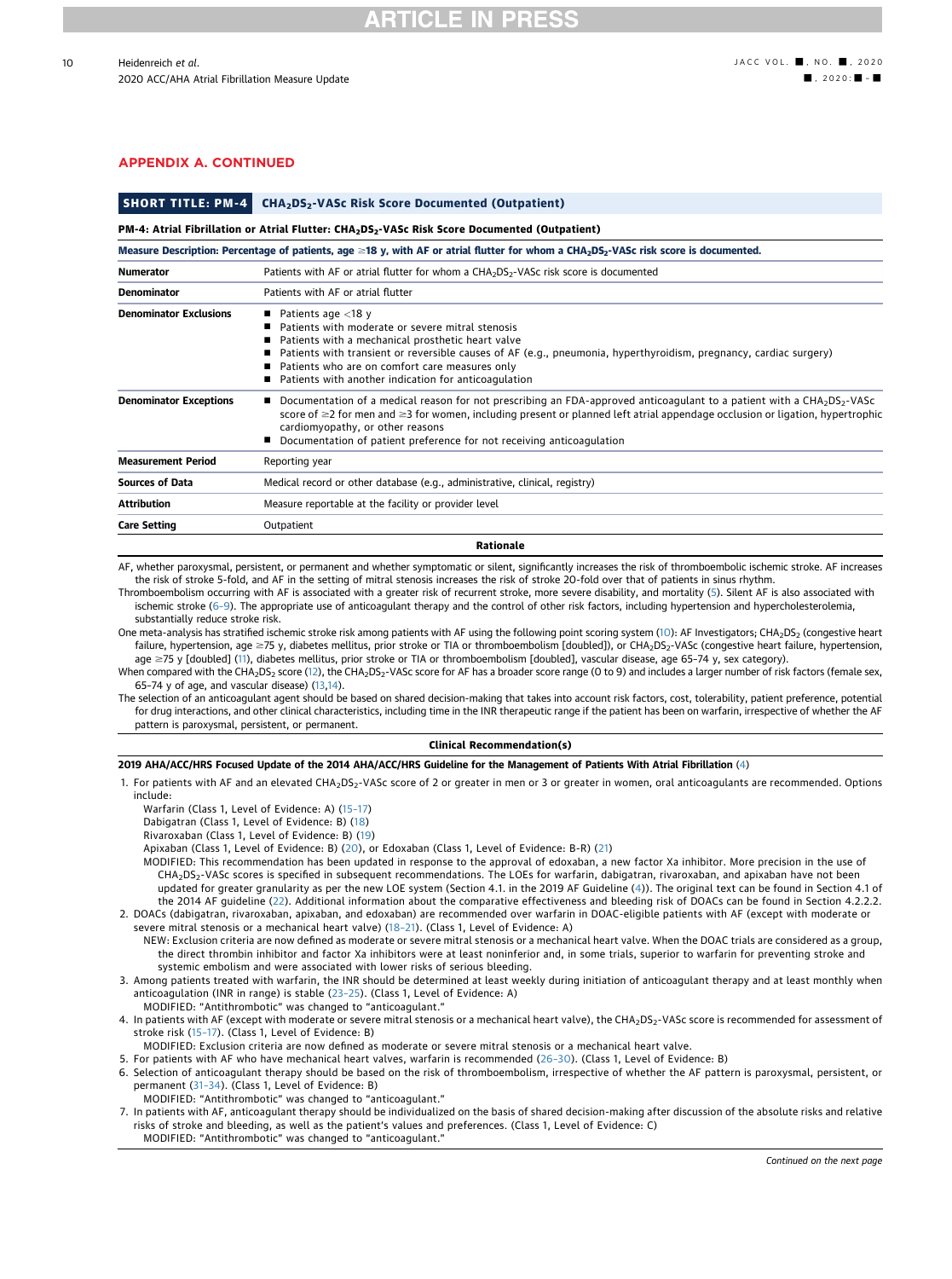### SHORT TITLE: PM-4 Continued

#### Clinical Recommendation(s)

8. For patients with atrial flutter, anticoagulant therapy is recommended according to the same risk profile used for AF. (Class 1, Level of Evidence: C) MODIFIED: "Antithrombotic" was changed to "anticoagulant."

9. Reevaluation of the need for and choice of anticoagulant therapy at periodic intervals is recommended to reassess stroke and bleeding risks. (Class 1, Level of Evidence: C)

MODIFIED: "Antithrombotic" was changed to "anticoagulant."

All patients with exclusions are removed from the denominator. Patients with exceptions are removed from the denominator only if the numerator is not met. Physician performance measures and related data specifications were developed by the American Medical Association (AMA) convened Physician Consortium for Performance Improvement<sup>®</sup> (PCPI®), the American College of Cardiology (ACC), and the American Heart Association (AHA) to facilitate quality improvement activities by physicians. These performance measures are not clinical guidelines and do not establish a standard of medical care and have not been tested for all potential applications. While copyrighted, they can be reproduced and distributed, without modification, for noncommercial purposes, e.g., use by health care providers in connection with their practices. Commercial use is defined as the sale, license, or distribution of the performance measures for commercial gain, or incorporation of the performance measures into a product or service that is sold, licensed or distributed for commercial gain. Commercial uses of the measures require a license agreement between the user and the AMA (on behalf of the PCPI) or the ACC or the AHA. Neither the AMA, ACC, AHA, the PCPI nor its members shall be responsible for any use of these measures. THE MEASURES AND SPECIFICATIONS ARE PROVIDED "AS IS" WITHOUT WARRANTY OF ANY KIND. @ 2020 American College of Cardiology, American Heart Association, and American Medical Association. All Rights Reserved. Limited proprietary coding is contained in the measure specifications for convenience. Users of the proprietary code sets should obtain all necessary licenses from the owners of these code sets. The AMA, the ACC, the AHA, the PCPI and its members disclaim all liability for use or accuracy of any Current Procedural Terminology (CPT®) or other coding contained in the specifications. CPT® contained in the measures specifications is copyright 2020 American Medical Association. LOINC® copyright 2004-2020 Regenstrief Institute, Inc. This material contains SNOMED CLINICAL TERMS (SNOMED CT®) copyright 2004-2020 International Health Terminology Standards Development Organisation. All Rights Reserved. Use of SNOMED CT® is only authorized within the United States.

ACC indicates American College of Cardiology; AF, atrial fibrillation; AHA, American Heart Association; DOAC, direct-acting oral anticoagulant; FDA, U.S. Food and Drug Administration; HRS, Heart Rhythm Society; INR, international normalized ratio; LOE, level of evidence; PM, performance measure; and TIA, transient ischemic attack.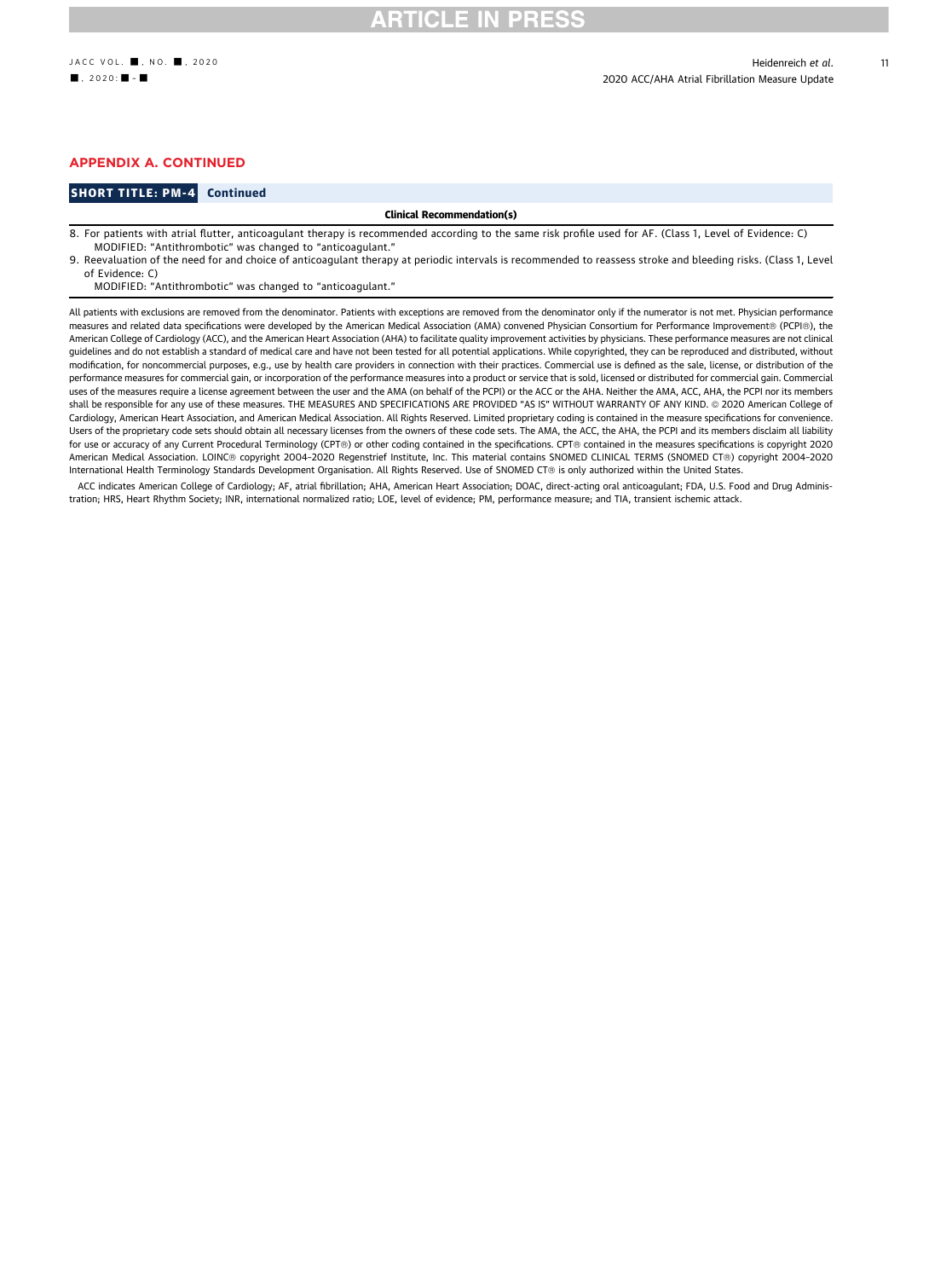| <b>SHORT TITLE: PM-5</b>      | <b>Anticoagulation Prescribed (Outpatient)</b>                                                                                                                                                                                                                                                                                                                                                                                                                                                                                                                                                          |
|-------------------------------|---------------------------------------------------------------------------------------------------------------------------------------------------------------------------------------------------------------------------------------------------------------------------------------------------------------------------------------------------------------------------------------------------------------------------------------------------------------------------------------------------------------------------------------------------------------------------------------------------------|
|                               | PM-5: Atrial Fibrillation or Atrial Flutter: Anticoagulation Prescribed (Outpatient)                                                                                                                                                                                                                                                                                                                                                                                                                                                                                                                    |
| the measurement period.       | Measure Description: Percentage of patients, age ≥18 y, who were prescribed an FDA-approved anticoagulant drug for the prevention of thromboembolism during                                                                                                                                                                                                                                                                                                                                                                                                                                             |
| <b>Numerator</b>              | Patients with AF or atrial flutter for whom an FDA-approved anticoagulant was prescribed*<br>*Prescribed-also satisfied by documentation in current medication list                                                                                                                                                                                                                                                                                                                                                                                                                                     |
| Denominator                   | Patients with AF or atrial flutter who do not have a documented CHA <sub>2</sub> DS <sub>2</sub> -VASc risk score of 0 or 1, if male, and 0-2, if female.                                                                                                                                                                                                                                                                                                                                                                                                                                               |
| <b>Denominator Exclusions</b> | <b>Patients age &lt;18 y</b><br>Patients with moderate or severe mitral stenosis<br>Patients with a mechanical prosthetic heart valve<br>Patients with transient or reversible causes of AF (e.g., pneumonia, hyperthyroidism, pregnancy, cardiac surgery)<br>Patients who are on comfort care measures only                                                                                                                                                                                                                                                                                            |
| <b>Denominator Exceptions</b> | <b>Departmentation of a medical reason for not prescribing an FDA-approved anticoagulant drug to a patient with a CHA<sub>2</sub>DS<sub>2</sub>-</b><br>VASc score of $\geq$ 2 for men and $\geq$ 3 for women, including present or planned left atrial appendage occlusion or ligation<br>Documentation of a patient reason for not prescribing an FDA-approved anticoagulant drug for the prevention of<br>thromboembolism, including patient preference for not receiving anticoagulation<br>Documentation of a patient being enrolled in a clinical trial related to AF or atrial flutter treatment |
| <b>Measurement Period</b>     | Reporting year                                                                                                                                                                                                                                                                                                                                                                                                                                                                                                                                                                                          |
| <b>Sources of Data</b>        | Medical record or other database (e.g., administrative, clinical, registry)                                                                                                                                                                                                                                                                                                                                                                                                                                                                                                                             |
| <b>Attribution</b>            | Measure reportable at the facility or provider level                                                                                                                                                                                                                                                                                                                                                                                                                                                                                                                                                    |
| <b>Care Setting</b>           | Outpatient                                                                                                                                                                                                                                                                                                                                                                                                                                                                                                                                                                                              |

Rationale

AF, whether paroxysmal, persistent, or permanent and whether symptomatic or silent, significantly increases the risk of thromboembolic ischemic stroke. AF increases the risk of stroke 5-fold, and AF in the setting of mitral stenosis increases the risk of stroke 20-fold over that of patients in sinus rhythm.

Thromboembolism occurring with AF is associated with a greater risk of recurrent stroke, more severe disability, and mortality [\(5\)](#page-3-4). Silent AF is also associated with ischemic stroke ([6](#page-3-5)–9). The appropriate use of anticoagulant therapy and the control of other risk factors, including hypertension and hypercholesterolemia, substantially reduce stroke risk.

One meta-analysis has stratified ischemic stroke risk among patients with nonvalvular AF using the following point scoring system ([10\)](#page-3-6): AF Investigators; CHA<sub>2</sub>DS<sub>2</sub> (congestive heart failure, hypertension, age ≥75 y, diabetes mellitus, prior stroke or TIA or thromboembolism [doubled]), or CHA<sub>2</sub>DS<sub>2</sub>-VASc (congestive heart failure, hypertension, age ≥75 y [doubled] [\(11](#page-3-7)), diabetes mellitus, prior stroke or TIA or thromboembolism [doubled], vascular disease, age 65-74 y, sex category). Subsequent work demonstrated that the risk differs for men and women ([4](#page-3-3)).

When compared with the CHA<sub>2</sub>DS<sub>2</sub> score ([12\)](#page-3-8), the CHA<sub>2</sub>DS<sub>2</sub>-VASc score for nonvalvular AF has a broader score range (0 to 9) and includes a larger number of risk factors (female sex, 65–74 y of age, and vascular disease) ([13,](#page-3-9)[14\)](#page-3-10).

The selection of an anticoagulant agent should be based on shared decision-making that takes into account risk factors, cost, tolerability, patient preference, potential for drug interactions, and other clinical characteristics, including time in the INR therapeutic range if the patient has been on warfarin, irrespective of whether the AF pattern is paroxysmal, persistent, or permanent.

The term "nonvalvular AF" was clarified in the 2019 update and does not imply the absence of valvular heart disease. Instead, as used in the 2019 guideline update, nonvalvular AF is "AF in the absence of moderate or severe mitral stenosis or a mechanical heart valve" [\(4](#page-3-3)).

Clinical Recommendation(s)

2019 AHA/ACC/HRS Focused Update of the 2014 AHA/ACC/HRS Guideline for the Management of Patients With Atrial Fibrillation ([4\)](#page-3-3)

1. For patients with AF and an elevated CHA<sub>2</sub>DS<sub>2</sub>-VASc score of 2 or greater in men or 3 or greater in women, oral anticoagulants are recommended. Options include:

Warfarin (Class 1, Level of Evidence: A) (15–[17\)](#page-3-11)

Dabigatran (Class 1, Level of Evidence: B) ([18](#page-3-12))

Rivaroxaban (Class 1, Level of Evidence: B) ([19\)](#page-3-13)

Apixaban (Class 1, Level of Evidence: B) ([20\)](#page-3-14), or Edoxaban (Class 1, Level of Evidence: B-R) ([21](#page-3-15))

MODIFIED: This recommendation has been updated in response to the approval of edoxaban, a new factor Xa inhibitor. More precision in the use of CHA<sub>2</sub>DS<sub>2</sub>-VASc scores is specified in subsequent recommendations. The LOEs for warfarin, dabigatran, rivaroxaban, and apixaban have not been updated for greater granularity as per the new LOE system (Section 4.1. in the 2019 AF Guideline ([4\)](#page-3-3)). The original text can be found in Section 4.1 of the 2014 AF guideline [\(22](#page-3-16)). Additional information about the comparative effectiveness and bleeding risk of DOACs can be found in Section 4.2.2.2.

All patients with exclusions are removed from the denominator. Patients with exceptions are removed from the denominator only if the numerator is not met. Physician performance measures and related data specifications were developed by the American Medical Association (AMA) convened Physician Consortium for Performance Improvement<sup>®</sup> (PCPI®), the American College of Cardiology (ACC), and the American Heart Association (AHA) to facilitate quality improvement activities by physicians. These performance measures are not clinical guidelines and do not establish a standard of medical care and have not been tested for all potential applications. While copyrighted, they can be reproduced and distributed, without modification, for noncommercial purposes, e.g., use by health care providers in connection with their practices. Commercial use is defined as the sale, license, or distribution of the performance measures for commercial gain, or incorporation of the performance measures into a product or service that is sold, licensed or distributed for commercial gain. Commercial uses of the measures require a license agreement between the user and the AMA (on behalf of the PCPI) or the ACC or the AHA. Neither the AMA, ACC, AHA, the PCPI nor its members shall be responsible for any use of these measures. THE MEASURES AND SPECIFICATIONS ARE PROVIDED "AS IS" WITHOUT WARRANTY OF ANY KIND. @ 2020 American College of Cardiology, American Heart Association, and American Medical Association. All Rights Reserved. Limited proprietary coding is contained in the measure specifications for convenience. Users of the proprietary code sets should obtain all necessary licenses from the owners of these code sets. The AMA, the ACC, the AHA, the PCPI and its members disclaim all liability for use or accuracy of any Current Procedural Terminology (CPT®) or other coding contained in the specifications. CPT® contained in the measures specifications is copyright 2020 American Medical Association. LOINC® copyright 2004-2020 Regenstrief Institute, Inc. This material contains SNOMED CLINICAL TERMS (SNOMED CT®) copyright 2004-2020 International Health Terminology Standards Development Organisation. All Rights Reserved. Use of SNOMED CT® is only authorized within the United States.

ACC indicates American College of Cardiology; AF, atrial fibrillation; AHA, American Heart Association; DOAC, direct-acting oral anticoagulant; FDA, U.S. Food and Drug Administration; HRS, Heart Rhythm Society; INR, international normalized ratio; LOE, level of evidence; PM, performance measure; and TIA, transient ischemic attack.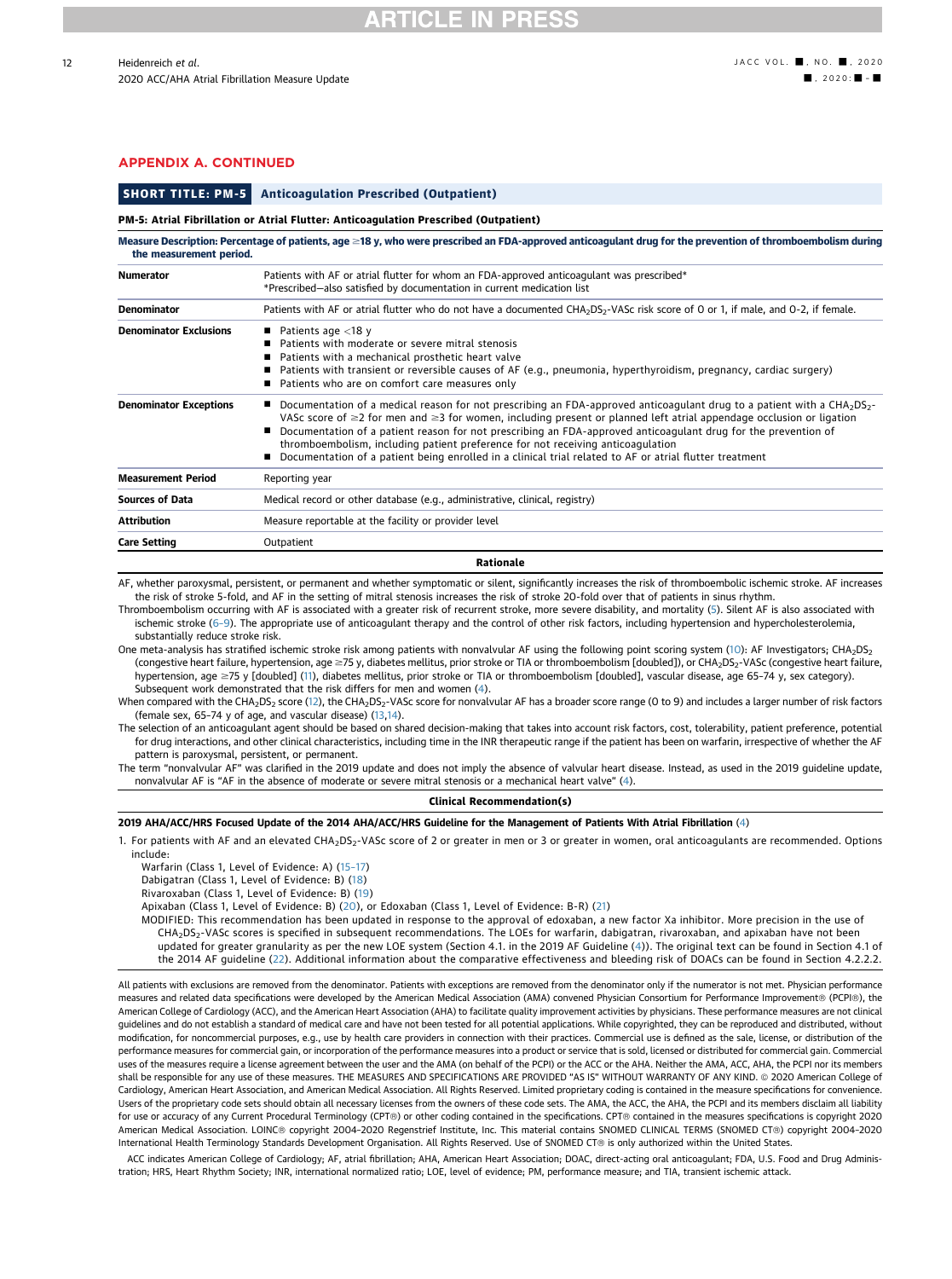## APPENDIX B. AUTHOR RELATIONSHIPS WITH INDUSTRY AND OTHER ENTITIES (RELEVANT)— 2020 UPDATE TO THE 2016 ACC/AHA CLINICAL PERFORMANCE AND QUALITY MEASURES FOR ADULTS WITH ATRIAL FIBRILLATION OR ATRIAL FLUTTER

The Task Force makes every effort to avoid actual, potential, or perceived conflicts of interest that could arise as a result of RWI. Detailed information on the ACC/ AHA policy on RWI can be found [online.](https://www.acc.org/guidelines/about-guidelines-and-clinical-documents/relationships-with-industry-policy) All members of the writing committee, as well as those selected to serve as peer reviewers of this document, were required to disclose all current relationships and those existing within the 12 months before the initiation of this writing effort. ACC/ AHA policy also requires that the writing committee chair and at least 50% of the writing committee have no relevant RWI.

Any writing committee member who develops new RWI during his or her tenure on the writing committee is required to notify staff in writing. These statements are reviewed periodically by the Task Force and by members of the writing committee. Author and peer reviewer RWI that are pertinent to the document are included in the appendixes: Appendix B for relevant writing committee RWI and Appendix C for comprehensive peer reviewer RWI. Additionally, to ensure complete transparency, the writing committee members' comprehensive disclosure information, including RWI not relevant to the present document, is available [online.](https://doi.org/10.1016/j.jacc.2020.08.037) Disclosure information for the Task Force is also available [online](https://www.acc.org/guidelines/about-guidelines-and-clinical-documents/guidelines-and-documents-task-forces).

The work of the writing committee was supported exclusively by the ACC and the AHA without commercial support. Members of the writing committee volunteered their time for this effort. Meetings of the writing committee were confidential and attended only by writing committee members and staff from the ACC, AHA, and the HRS, which served as a collaborator on this project.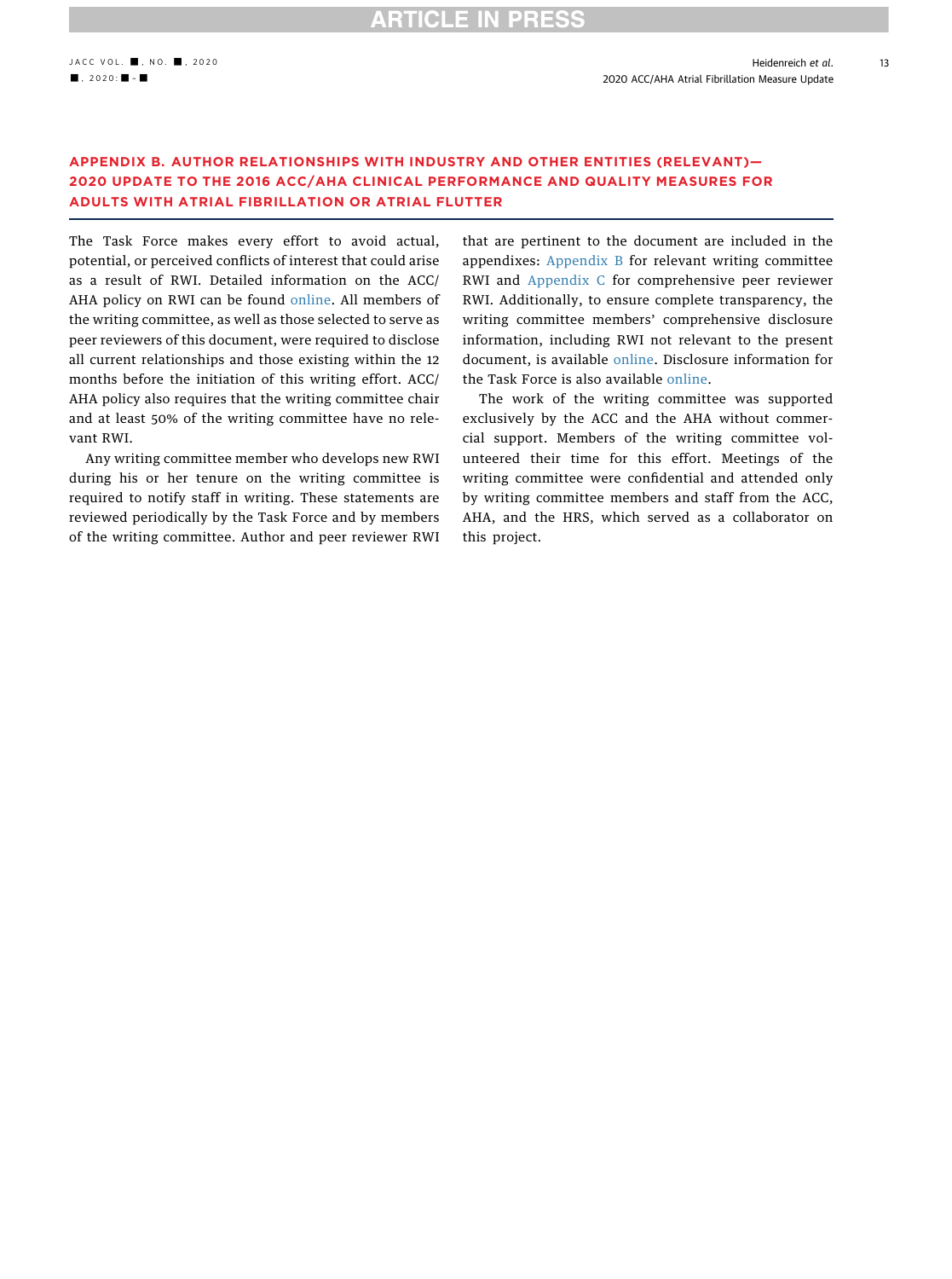2020 ACC/AHA Atrial Fibrillation Measure Update - , 2020: - , 2020: - , 2020: - , 2020: - , 2020: - , 2020: - , 2020: - , 2020: - , 2020: - , 2020: - , 2020: - , 2020: - , 2020: - , 2020: - , 2020: - , 2020: - , 2020: - ,

### APPENDIX B. CONTINUED

| <b>Committee Member</b>        | <b>Employment</b>                                                                                      | Consultant                                                                                                                | <b>Bureau</b> | Ownership/<br>Speakers Partnership/<br>Principal | Personal<br>Research                                      | Institutional.<br>Organizational,<br>or Other<br><b>Financial Benefit</b>   | <b>Expert</b><br>Witness |
|--------------------------------|--------------------------------------------------------------------------------------------------------|---------------------------------------------------------------------------------------------------------------------------|---------------|--------------------------------------------------|-----------------------------------------------------------|-----------------------------------------------------------------------------|--------------------------|
| Paul A. Heidenreich<br>(Chair) | Stanford VA Palo Alto Health Care<br>System-Professor of Medicine                                      | None                                                                                                                      | None          | None                                             | None                                                      | None                                                                        | None                     |
| N. A. Mark Estes III           | University of Pittsburgh,<br>Department of Medicine-<br>Professor of Medicine                          | ■ Boston Scientific*<br>Medtronic*<br>St. Jude Medical*                                                                   | None          | None                                             | None                                                      | Boston Scientific*<br>Medtronic*<br>St. Jude Medical*                       | None                     |
| Gregg C. Fonarow               | UCLA Medical Center-<br>Professor of Medicine                                                          | $\blacksquare$ Abbott*<br>Amgen<br>■<br>AstraZeneca<br>■<br>Janssen<br>Pharmaceuticals<br>Medtronic<br>Merck<br>Novartis* | None          | None                                             | None                                                      | <b>Boston Scientific</b>                                                    | None                     |
| Corrine Y. Jurgens             | Boston College, School of<br>Nursing-Associate Professor                                               | None                                                                                                                      | None          | None                                             | None                                                      | None                                                                        | None                     |
| Michelle M. Kittleson          | Smidt Heart Institute, Cedars<br>Sinai-Professor of Medicine                                           | None                                                                                                                      | None          | None                                             | None                                                      | None                                                                        | None                     |
| Joseph E. Marine               | Johns Hopkins University-<br>Associate Professor of Medicine/<br>Cardiology                            | None                                                                                                                      | None          | None                                             | None                                                      | None                                                                        | None                     |
| David D. McManus               | University of Massachusetts<br>Medical School-Associate<br>Professor                                   | <b>Bristol Myers</b><br>Squibb*<br>$\blacksquare$ Pfizer*                                                                 | None          | None                                             | Biotronik*<br>Pfizer*<br>■<br>Philips<br>п<br>Healthcare* | <b>Bristol Myers</b><br>п<br>Squibb<br>(Steering<br>Committee) <sup>+</sup> | None                     |
| Robert L. McNamara             | Yale School of Medicine-Associate<br>Professor of Medicine<br>(Cardiology), Cardiovascular<br>Medicine | None                                                                                                                      | None          | None                                             | None                                                      | None                                                                        | None                     |

This table represents the relationships of committee members with industry and other entities that were determined to be relevant to this document. These relationships were reviewed and updated in conjunction with all meetings and/or conference calls of the writing committee during the document development process. The table does not necessarily reflect relationships with industry at the time of publication. A person is deemed to have a significant interest in a business if the interest represents ownership of  $\geq$ 5% of the voting stock or share of the business entity, or ownership of  $\geq$ \$5,000 of the fair market value of the business entity; or if funds received by the person from the business entity exceed 5% of the person's gross income for the previous year. Relationships that exist with no financial benefit are also included for the purpose of transparency. Relationships in this table are modest unless otherwise noted. According to the ACC/AHA, a person has a relevant relationship IF: a) the relationship or interest relates to the same or similar subject matter, intellectual property or asset, topic, or issue addressed in the document; or b) the company/entity (with whom the relationship exists) makes a drug, drug class, or device addressed in the document or makes a competing drug or device addressed in the document; or c) the person, or a member of the person's household, has a reasonable potential for financial, professional, or other personal gain or loss as a result of the issues/content addressed in the document. .<br>\*Significant relationship.

<span id="page-13-1"></span><span id="page-13-0"></span>†No financial benefit.

ACC indicates American College of Cardiology; AHA, American Heart Association; HRS, Heart Rhythm Society; RWI, relationships with industry or other entities; UCLA, University of California, Los Angeles; and VA, Veterans Affairs.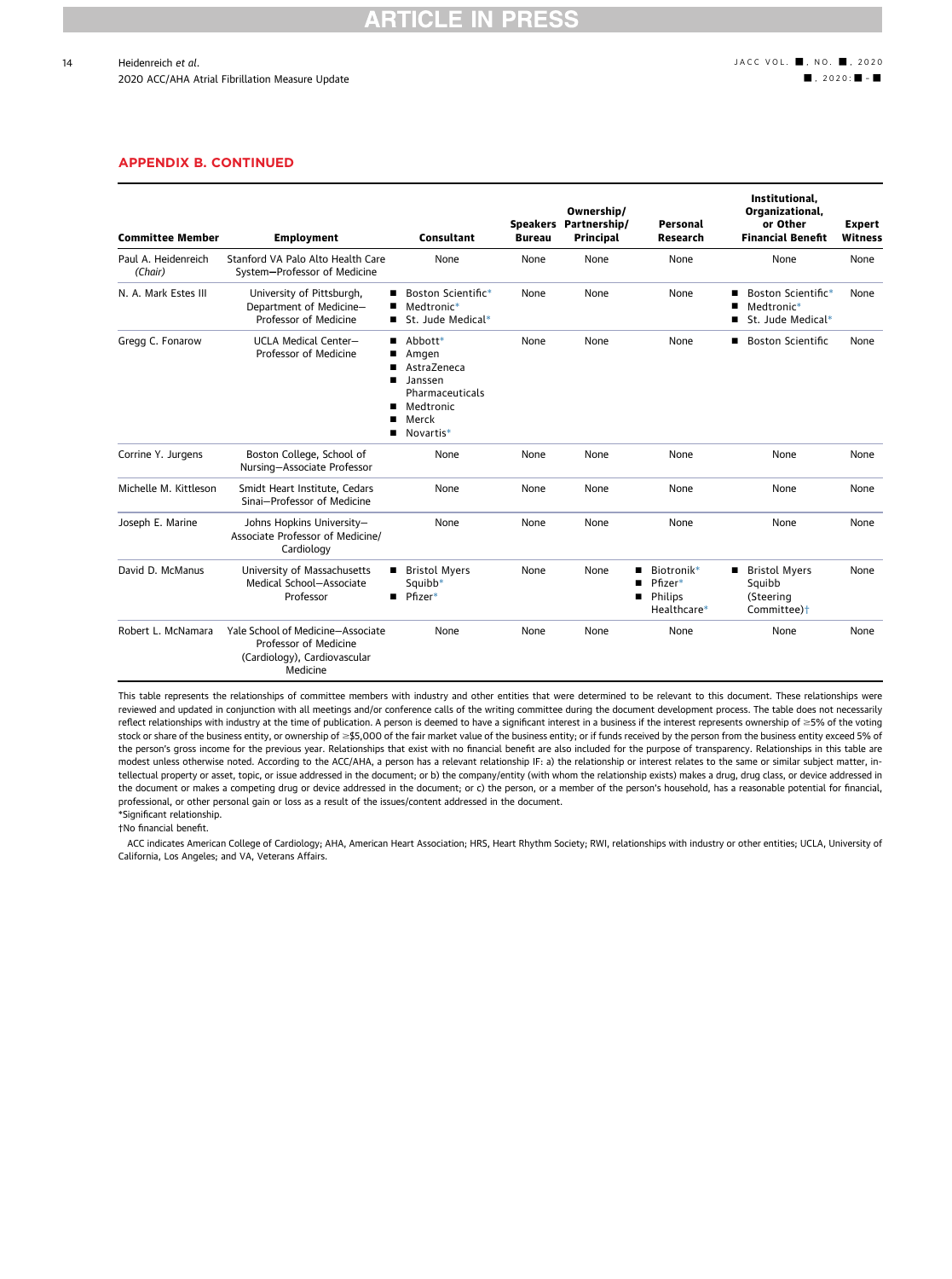## APPENDIX C. REVIEWER RELATIONSHIPS WITH INDUSTRY AND OTHER ENTITIES (COMPREHENSIVE)— 2020 UPDATE TO THE 2016 ACC/AHA CLINICAL PERFORMANCE AND QUALITY MEASURES FOR ADULTS WITH ATRIAL FIBRILLATION OR ATRIAL FLUTTER

| Peer<br>Reviewer               | Representation                 | <b>Employment</b>                                                                                                                                                                                                              | Consultant                                                                                                                                        | <b>Bureau</b> | Ownership/<br>Speakers Partnership/<br>Principal | Personal<br>Research                                                                                                                                                                  | Institutional,<br>Organizational,<br>or Other<br>Financial<br>Benefit                 | <b>Expert</b><br>Witness                                                                                                                          |
|--------------------------------|--------------------------------|--------------------------------------------------------------------------------------------------------------------------------------------------------------------------------------------------------------------------------|---------------------------------------------------------------------------------------------------------------------------------------------------|---------------|--------------------------------------------------|---------------------------------------------------------------------------------------------------------------------------------------------------------------------------------------|---------------------------------------------------------------------------------------|---------------------------------------------------------------------------------------------------------------------------------------------------|
| Boback Ziaeian                 | Official TFPM<br>Lead Reviewer | UCLA David Geffen ■ AHA<br>School of Medicine-<br>Assistant Professor:<br>VA Greater Los<br>Angeles Healthcare<br>System-Director of<br>Telecardiology                                                                         |                                                                                                                                                   | None          | None                                             | $AHA^*$<br>NIH*<br>■                                                                                                                                                                  | None                                                                                  | None                                                                                                                                              |
| Matthew<br>Bennett             | Official ACC                   | Vancouver Coastal<br>Health Research<br>Institute- Clinical ■ St. Jude Medical<br>Assistant Professor                                                                                                                          | $\blacksquare$<br>Medtronic of<br>Canada                                                                                                          | None          | None                                             | Research<br>Enrollment                                                                                                                                                                | ■ Bayliss<br>Medical <sup>+</sup>                                                     | None                                                                                                                                              |
| Anabelle S.<br>Volgman         | Official ACC                   | Rush Heart Center<br>for Women-<br>Professor                                                                                                                                                                                   | None                                                                                                                                              | None          | None                                             | None                                                                                                                                                                                  | п<br>Apple‡<br>Novartist<br>п                                                         | None                                                                                                                                              |
| L. Samuel Wann                 | Official ACC                   | Columbia St. Mary's<br>Hospital, Ascension<br>Healthcare- Clinical<br>Cardiologist                                                                                                                                             | None                                                                                                                                              | None          | None                                             | None                                                                                                                                                                                  | None                                                                                  | None                                                                                                                                              |
| Carolynn Spera<br><b>Bruno</b> | Official AHA                   | New York<br>University-Clinical<br>Associate Professor                                                                                                                                                                         | None                                                                                                                                              | None          | None                                             | None                                                                                                                                                                                  | None                                                                                  | None                                                                                                                                              |
| James V.<br>Freeman            | Official AHA                   | Yale University<br>School of Medicine-<br>Associate Professor                                                                                                                                                                  | $\blacksquare$ ACC NCDR*<br>Biosense<br>Webster<br><b>Boston</b><br>Scientific<br><b>Medtronic</b>                                                | None          | None                                             | <b>Janssen</b><br>Pharmaceuticals<br>NHLBI*                                                                                                                                           | <b>Biosense</b><br>Webstert<br>Boston<br>Scientifict<br>Sentreheart <sup>+</sup><br>п | None                                                                                                                                              |
| Pamela J.<br>McCabe            | Official AHA                   | Mayo Clinic Saint<br>Mary's Hospital M-<br>90-Nurse Scientist                                                                                                                                                                  | None                                                                                                                                              | None          | None                                             | None                                                                                                                                                                                  | None                                                                                  | None                                                                                                                                              |
| Jonathan P.<br>Piccini         | Official HRS                   | Duke University<br>School of Medicine-<br>Associate Professor ■<br>of Medicine,<br>Associate Professor ■ Biotronik<br>in Population Health ■<br>Sciences, Member in ■<br>the Duke Clinical<br>Research Institute ■             | Abbott*<br>п<br>Allergan<br>ARCA<br>biopharma<br>Medtronic*<br>Milestone<br>Е<br>MyoKardia*<br>Philips*<br>Sanofi-Aventis*<br>п<br>UpToDate*<br>п | None          | None                                             | Abbott*<br>п<br>AHA*<br>п<br>Association for<br>п<br>the Advance-<br>ment of Medical<br>Instrumentation*<br>Bayer*<br>п<br>Boston<br>п<br>Scientific*<br>Gilead Sciences*<br>Philips* | None                                                                                  | None                                                                                                                                              |
| Sana M.<br>Al-Khatib           | Content<br>ACC/AHA             | Duke University<br>School of Medicine-<br>Professor of<br>Medicine, Member in<br>the Duke Clinical<br>Research Institute                                                                                                       | Medtronic<br>п<br>Milestone<br>Pharmaceuticals                                                                                                    | None          | None                                             | Abbott<br>■<br>FDA*<br>Medtronic<br>NHLBI*<br>п<br>PCORI*                                                                                                                             | Abbott<br>AHA*<br><b>Bristol Myers</b><br>Squibb<br>Medtronic<br>Pfizer<br>п          | Plaintiff, pa-<br>tient died of VT<br>due to<br>QT-prolonging<br>meds, 2018<br>■ Plaintiff, SCD,<br>2018<br>Plaintiff, SCD<br>Prevention,<br>2018 |
| Duy T. Nguyen                  | Content<br>ACC/AHA             | Stanford University-<br>Clinical Associate<br>Professor, Medicine<br>-Cardiovascular<br>Medicine; Director,<br>Translational and<br>Experimental EP<br>Research<br>Laboratory; Fellow,<br><b>Stanford Faculty</b><br>Biodesign | None                                                                                                                                              | None          | ■ EpyNova<br>Medtech‡                            | None                                                                                                                                                                                  | ■ CardioNXT‡                                                                          | None                                                                                                                                              |

Continued on the next page